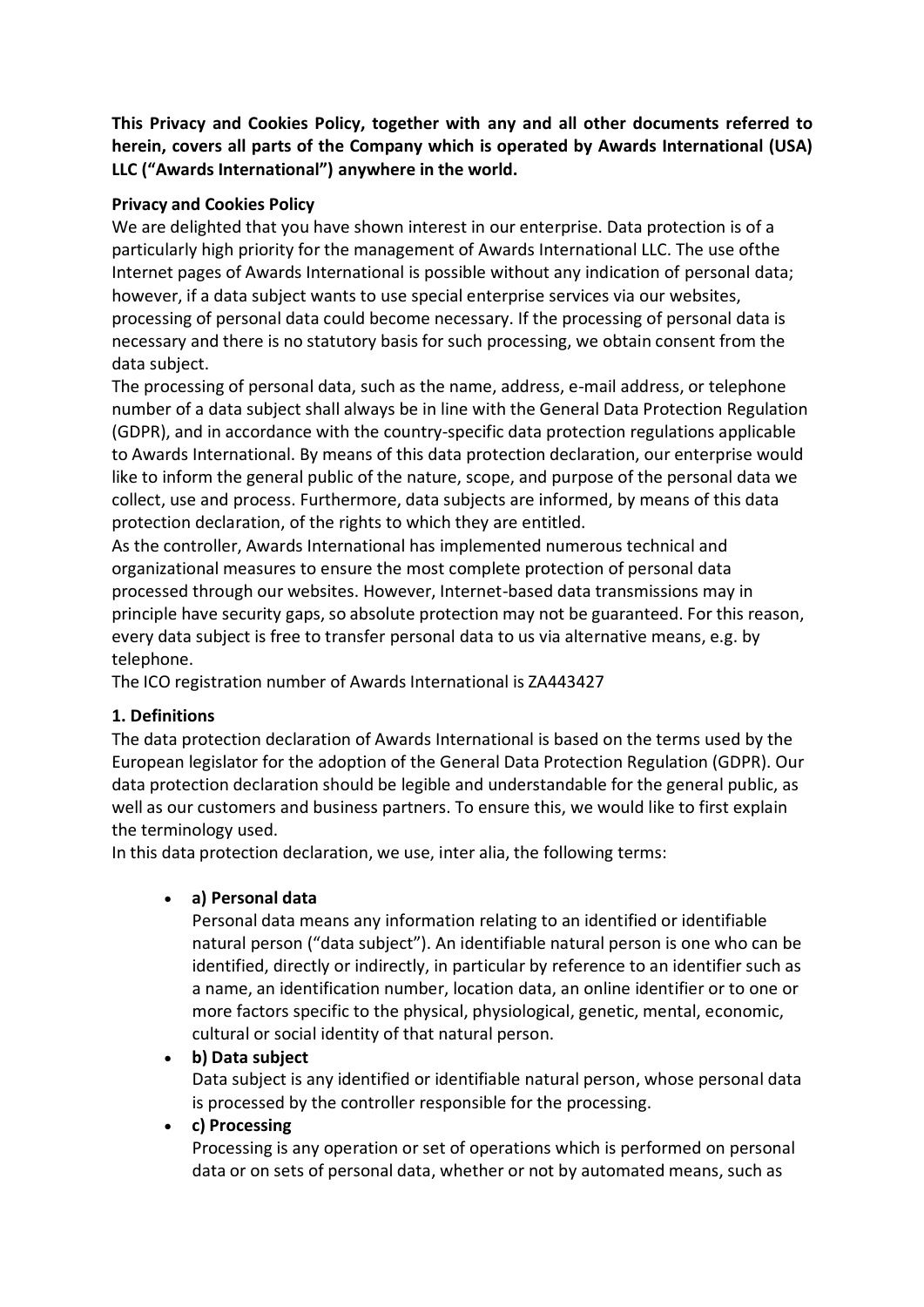collection, recording, organisation, structuring, storage, adaptation or alteration, retrieval, consultation, use, disclosure by transmission, dissemination or otherwise making available, alignment or combination, restriction, erasure or destruction.

# **d) Restriction of processing**

Restriction of processing is the marking of stored personal data with the aim of limiting their processing in the future.

# **e) Profiling**

Profiling means any form of automated processing of personal data consisting of the use of personal data to evaluate certain personal aspects relating to a natural person, in particular to analyse or predict aspects concerning that natural person's performance at work, economic situation, health, personal preferences, interests, reliability, behaviour, location or movements.

# **f) Pseudonymisation**

Pseudonymisation is the processing of personal data in such a manner that the personal data can no longer be attributed to a specific data subject without the use of additional information, provided that such additional information is kept separately and is subject to technical and organisational measures to ensure that the personal data are not attributed to an identified or identifiable natural person.

# **g) Controller or controller responsible for the processing**

Controller or controller responsible for the processing is the natural or legal person, public authority, agency or other body which, alone or jointly with others, determines the purposes and means of the processing of personal data; where the purposes and means of such processing are determined by Union or Member State law, the controller or the specific criteria for its nomination may be provided for by Union or Member State law.

# **h) Processor**

Processor is a natural or legal person, public authority, agency or other body which processes personal data on behalf of the controller.

## **i) Recipient**

Recipient is a natural or legal person, public authority, agency or another body, to which the personal data are disclosed, whether a third party or not. However, public authorities which may receive personal data in the framework of a particular inquiry in accordance with Union or Member State law shall not be regarded as recipients; the processing of those data by those public authorities shall be in compliance with the applicable data protection rules according to the purposes of the processing.

# **j) Third party**

Third party is a natural or legal person, public authority, agency or body other than the data subject, controller, processor and persons who, under the direct authority of the controller or processor, are authorised to process personal data.

## **k) Consent**

Consent of the data subject is any freely given, specific, informed and unambiguous indication of the data subject's wishes by which he or she, by a statement or by a clear affirmative action, signifies agreement to the processing of personal data relating to him or her.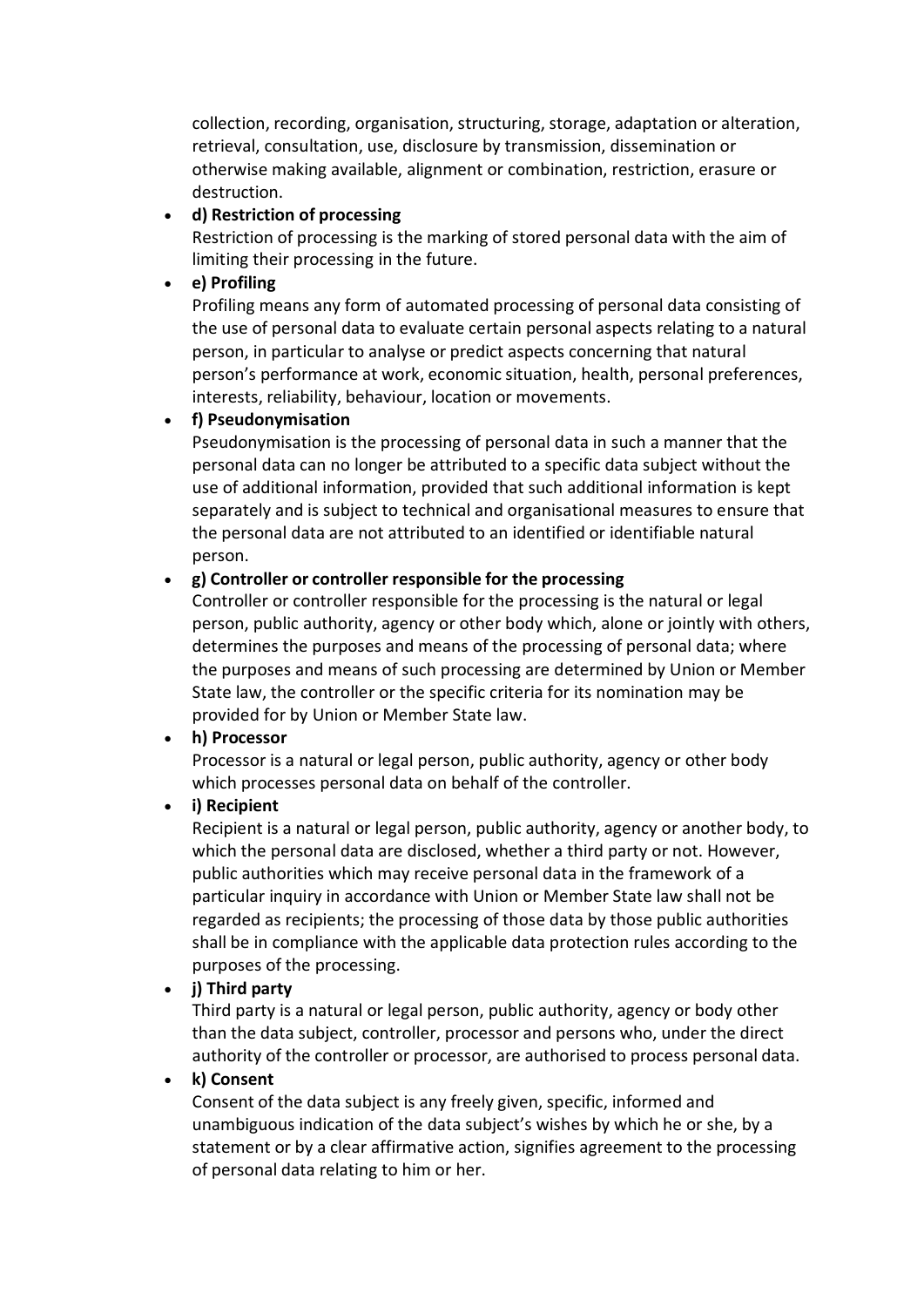## **2. Name and Address of the controller**

Controller for the purposes of the General Data Protection Regulation (GDPR), other data protection laws applicable in Member states of the European Union and other provisions related to data protection is:

Awards International LLC 16192 Coastal Highway Lewes, Delaware. United States Phone: +13029185519 Email: [awards@awardsinternational.com](mailto:awards@awardsinternational.com)  Website: [www.awardsinternational.com](http://www.awardsinternational.com/)

### **3. Cookies**

The Internet pages of Awards International use cookies. Cookies are text files that are stored in a computer system via an Internet browser.

Many Internet sites and servers use cookies. Many cookies contain a so-called cookie ID. A cookie ID is a unique identifier of the cookie. It consists of a character string through which Internet pages and servers can be assigned to the specific Internet browser in which the cookie was stored. This allows visited Internet sites and servers to differentiate the individual browser of the data subject from other Internet browsers that contain other cookies. A specific Internet browser can be recognized and identified using the unique cookie ID.

Through the use of cookies, Awards International can provide the users of our websites with more user-friendly services that would not be possible without the cookie setting. By means of a cookie, the information and offers on our websites can be optimized with the user in mind. Cookies allow us, as previously mentioned, to recognize our website users. The purpose of this recognition is to make it easier for users to utilize our websites. The website user that uses cookies, e.g. does not have to enter access data each time the websites are accessed, because this is taken over by the website, and the cookie is thus stored on the user's computer system. Another example is the cookie of a shopping cart in an online shop. The online store remembers the articles that a customer has placed in the virtual shopping cart via a cookie.

The data subject may, at any time, prevent the setting of cookies through our websites by means of a corresponding setting of the Internet browser used, and may thus permanently deny the setting of cookies. Furthermore, already set cookies may be deleted at any time via an Internet browser or other software programs. This is possible in all popular Internet browsers. If the data subject deactivates the setting of cookies in the Internet browser used, not all functions of our websites may be entirely usable.

If you'd like to delete cookies or instruct your web browser to delete or refuse cookies, please visit the help pages of your web browser.

Please note, however, that if you delete cookies or refuse to accept them, you might not be able to use all of the features we offer, you may not be able to store your preferences, and some of our pages might not display properly.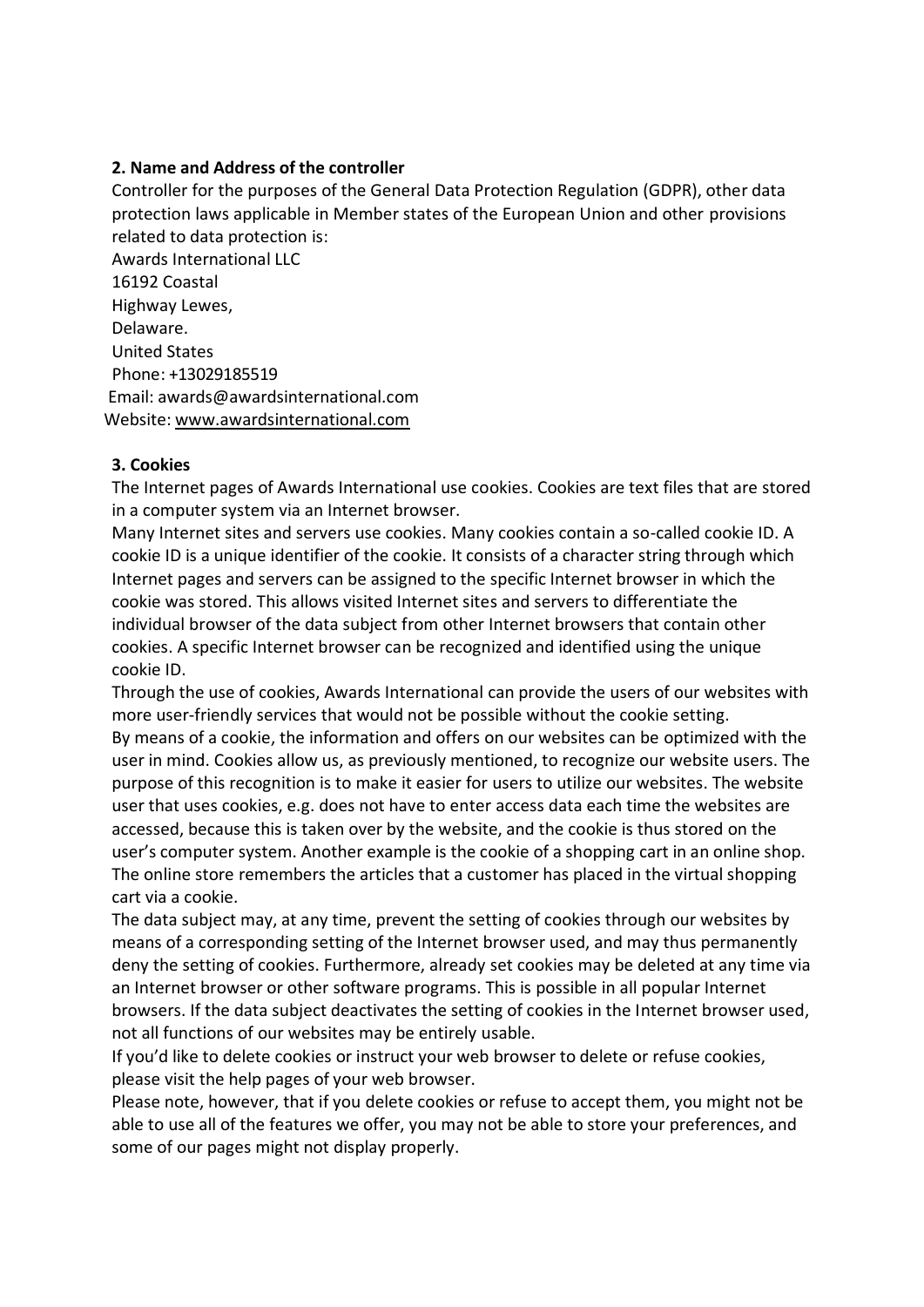For the Chrome web browser, please visit this page from Google: <https://support.google.com/accounts/answer/32050> For the Internet Explorer web browser, please visit this page from Microsoft: [http://support.microsoft.com/kb/278835](https://support.microsoft.com/en-us/help/278835/how-to-delete-cookie-files-in-internet-explorer) For the Firefox web browser, please visit this page from Mozilla:<https://support.mozilla.org/en-US/kb/delete-cookies-remove-info-websites-stored> For the Safari web browser, please visit this page from Apple: [https://support.apple.com/kb/PH21411?locale=en\\_US](https://support.apple.com/kb/PH21411?locale=en_US) For any other web browser, please visit your web browser's official web pages.

# **4. Collection of general data and information**

The websites of Awards International collect a series of general data and information when a data subject or automated system calls up the website. This general data and information are stored in the server log files. Collected may be (1) the browser types and versions used, (2) the operating system used by the accessing system, (3) the website from which an accessing system reaches our websites (so-called referrers), (4) the sub-websites, (5) the date and time of access to the Internet site, (6) an Internet protocol address (IP address), (7) the Internet service provider of the accessing system, and (8) any other similar data and information that may be used in the event of attacks on our information technology systems.

When using these general data and information, Awards International does not draw any conclusions about the data subject. Rather, this information is needed to (1) deliver the content of our websites correctly, (2) optimize the content of our websites as well as its advertisement, (3) ensure the long-term viability of our information technology systems and website technology, and (4) provide law enforcement authorities with the information necessary for criminal prosecution in case of a cyber-attack. Therefore, Awards International analyzes anonymously collected data and information statistically, with the aim of increasing the data protection and data security of our enterprise, and to ensure an optimal level of protection for the personal data we process. The anonymous data of the server log files are stored separately from all personal data provided by a data subject.

## **5. Subscription to our newsletters**

On the websites of Awards International, users are given the opportunity to subscribe to our enterprise's newsletter. The input mask used for this purpose determines what personal data are transmitted, as well as when the newsletter is ordered from the controller. Awards International informs its customers and business partners regularly by means of a newsletter about enterprise offers. The enterprise's newsletter may only be received by the data subject if (1) the data subject has a valid e-mail address and (2) the data subject registers for the newsletter shipping. A confirmation e-mail will be sent to the e-mail address registered by a data subject for the first time for newsletter shipping, for legal reasons, in the double opt-in procedure. This confirmation e-mail is used to prove whether the owner of the e-mail address as the data subject is authorized to receive the newsletter. During the registration for the newsletter, we also store the IP address of the computer system assigned by the Internet service provider (ISP) and used by the data subject at the time of the registration, as well as the date and time of the registration. The collection of this data is necessary in order to understand the (possible) misuse of the e-mail address of a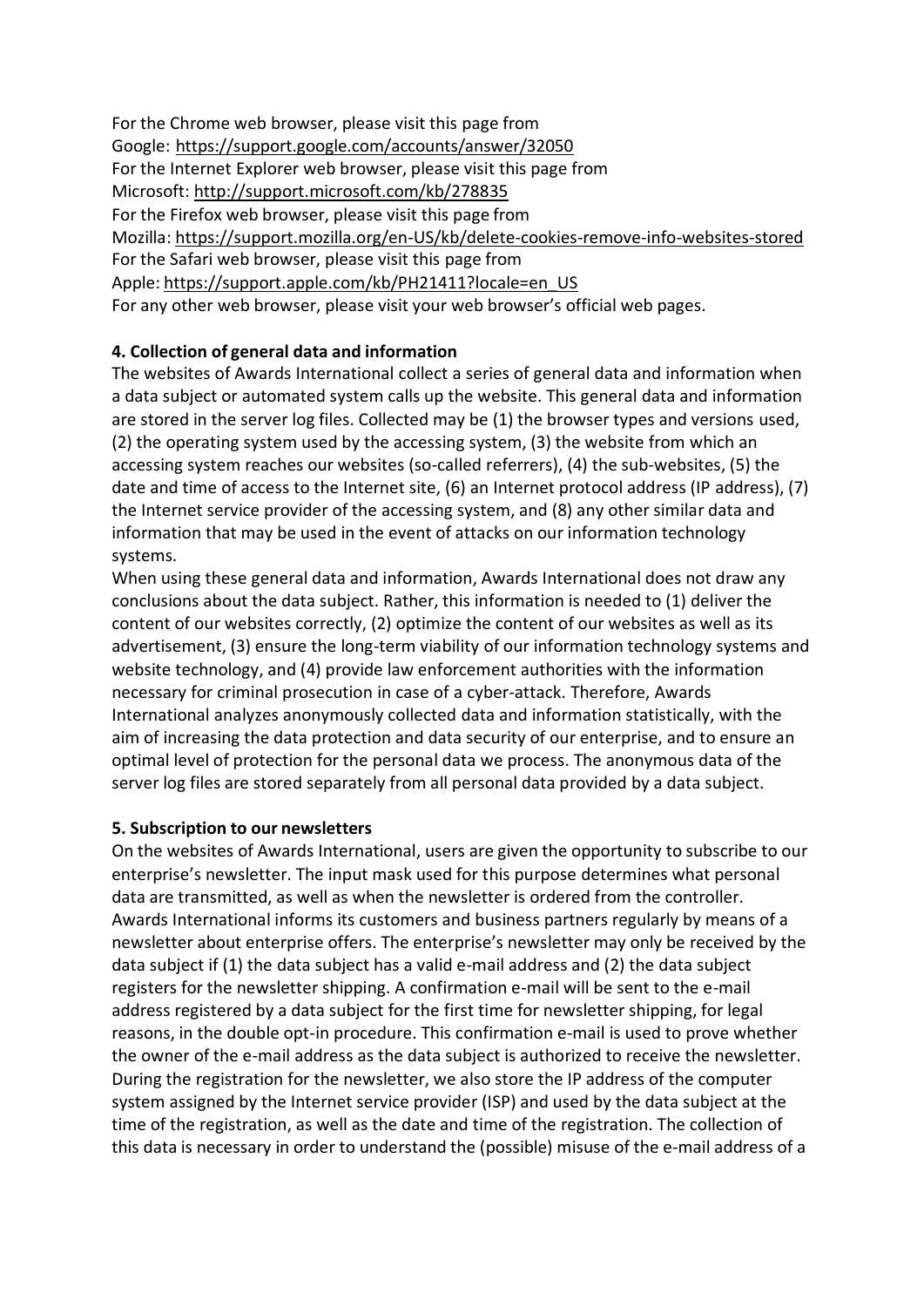data subject at a later date, and it therefore serves the aim of the legal protection of the controller.

The personal data collected as part of a registration for the newsletter will only be used to send our newsletter. In addition, subscribers to the newsletter may be informed by e-mail, as long as this is necessary for the operation of the newsletter service or a registration in question, as this could be the case in the event of modifications to the newsletter offer, or in the event of a change in technical circumstances. There will be no transfer of personal data collected by the newsletter service to third parties. The subscription to our newsletter may be terminated by the data subject at any time. The consent to the storage of personal data, which the data subject has given for shipping the newsletter, may be revoked at any time. For the purpose of revocation of consent, a corresponding link is found in each newsletter. It is also possible to unsubscribe from the newsletter at any time directly on the websites of the controller, or to communicate this to the controller in a different way.

### **6. Newsletter-Tracking**

The newsletters of Awards International contain so-called tracking pixels. A tracking pixel is a miniature graphic embedded in such e-mails, which are sent in HTML format to enable log file recording and analysis. This allows a statistical analysis of the success or failure of online marketing campaigns. Based on the embedded tracking pixel, Awards International may see if and when an e-mail was opened by a data subject, and which links in the e-mail were called up by data subjects.

Such personal data collected in the tracking pixels contained in the newsletters are stored and analyzed by the controller in order to optimize the shipping of the newsletter, as well as to adapt the content of future newsletters even better to the interests of the data subject. These personal data will not be passed on to third parties. Data subjects are at any time entitled to revoke the respective separate declaration of consent issued by means of the double-opt-in procedure. After a revocation, these personal data will be deleted by the controller. Awards International automatically regards a withdrawal from the receipt of the newsletter as a revocation.

## **7. Contact possibility via the websites**

The websites of Awards International contains information that enables a quick electronic contact to our enterprise, as well as direct communication with us, which also includes a general address of the so-called electronic mail (e-mail address). If a data subject contacts the controller by e-mail or via a contact form, the personal data transmitted by the data subject are automatically stored. Such personal data transmitted on a voluntary basis by a data subject to the data controller are stored for the purpose of processing or contacting the data subject. There is no transfer of this personal data to third parties.

## **8. Comments function in the blog on the websites**

Awards International offers users the possibility to leave individual comments on individual blog contributions on a blog, which is on the website of the controller. A blog is a webbased, publicly-accessible portal, through which one or more people called bloggers or webbloggers may post articles or write down thoughts in so-called blogposts. Blogposts may usually be commented by third parties.

If a data subject leaves a comment on the blog published on our websites, the comments made by the data subject are also stored and published, as well as information on the date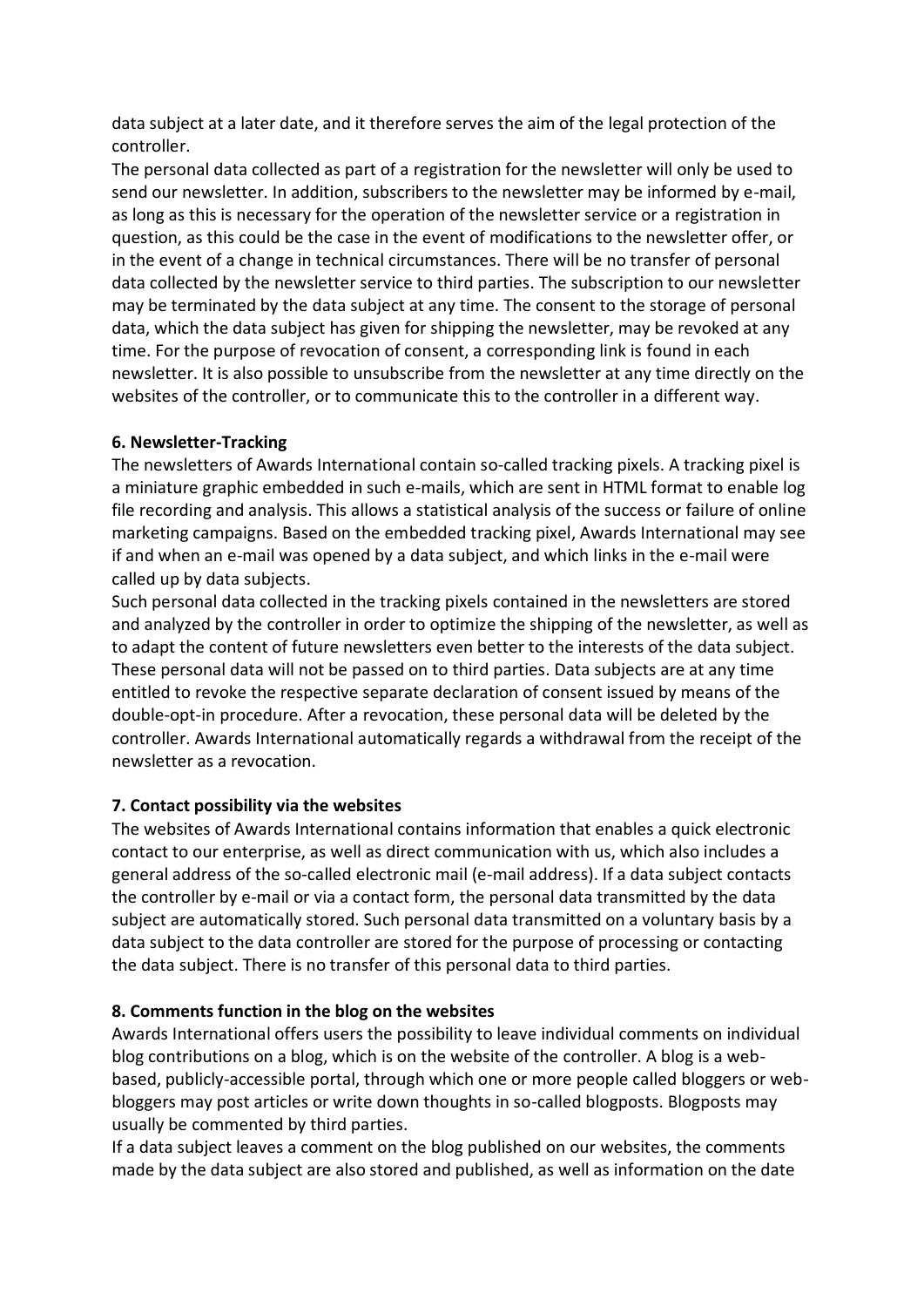of the commentary and on the user's pseudonym chosen by the data subject. In addition, the IP address assigned by the Internet service provider (ISP) to the data subject is also logged. This storage of the IP address takes place for security reasons, and in case the data subject violates the rights of third parties, or posts illegal content through a given comment. The storage of these personal data is, therefore, in the own interest of the data controller, so that he can exculpate in the event of an infringement. This collected personal data will not be passed to third parties, unless such a transfer is required by law or serves the aim of the defense of the data controller.

# **9. Subscription to comments in the blog on the websites**

The comments made in the blog of Awards International may be subscribed to by third parties. In particular, there is the possibility that a commenter subscribes to the comments following his comments on a particular blog post.

If a data subject decides to subscribe to the option, the controller will send an automatic confirmation e-mail to check the double opt-in procedure as to whether the owner of the specified e-mail address decided in favor of this option. The option to subscribe to comments may be terminated at any time.

# **10. Routine erasure and blocking of personal data**

The data controller shall process and store the personal data of the data subject only for the period necessary to achieve the purpose of storage, or as far as this is granted by the European legislator or other legislators in laws or regulations to which the controller is subject to.

If the storage purpose is not applicable, or if a storage period prescribed by the European legislator or another competent legislator expires, the personal data are routinely blocked or erased in accordance with legal requirements.

## **11. Rights of the data subject**

## **a) Right of confirmation**

Each data subject shall have the right granted by the European legislator to obtain from the controller the confirmation as to whether or not personal data concerning him or her are being processed. If a data subject wishes to avail himself of this right of confirmation, he or she may, at any time, contact our Data Protection Officer or another employee of the controller.

## **b) Right of access**

Each data subject shall have the right granted by the European legislator to obtain from the controller free information about his or her personal data stored at any time and a copy of this information. Furthermore, the European directives and regulations grant the data subject access to the following information:

- o the purposes of the processing;
- o the categories of personal data concerned;
- o the recipients or categories of recipients to whom the personal data have been or will be disclosed, in particular recipients in third countries or international organisations;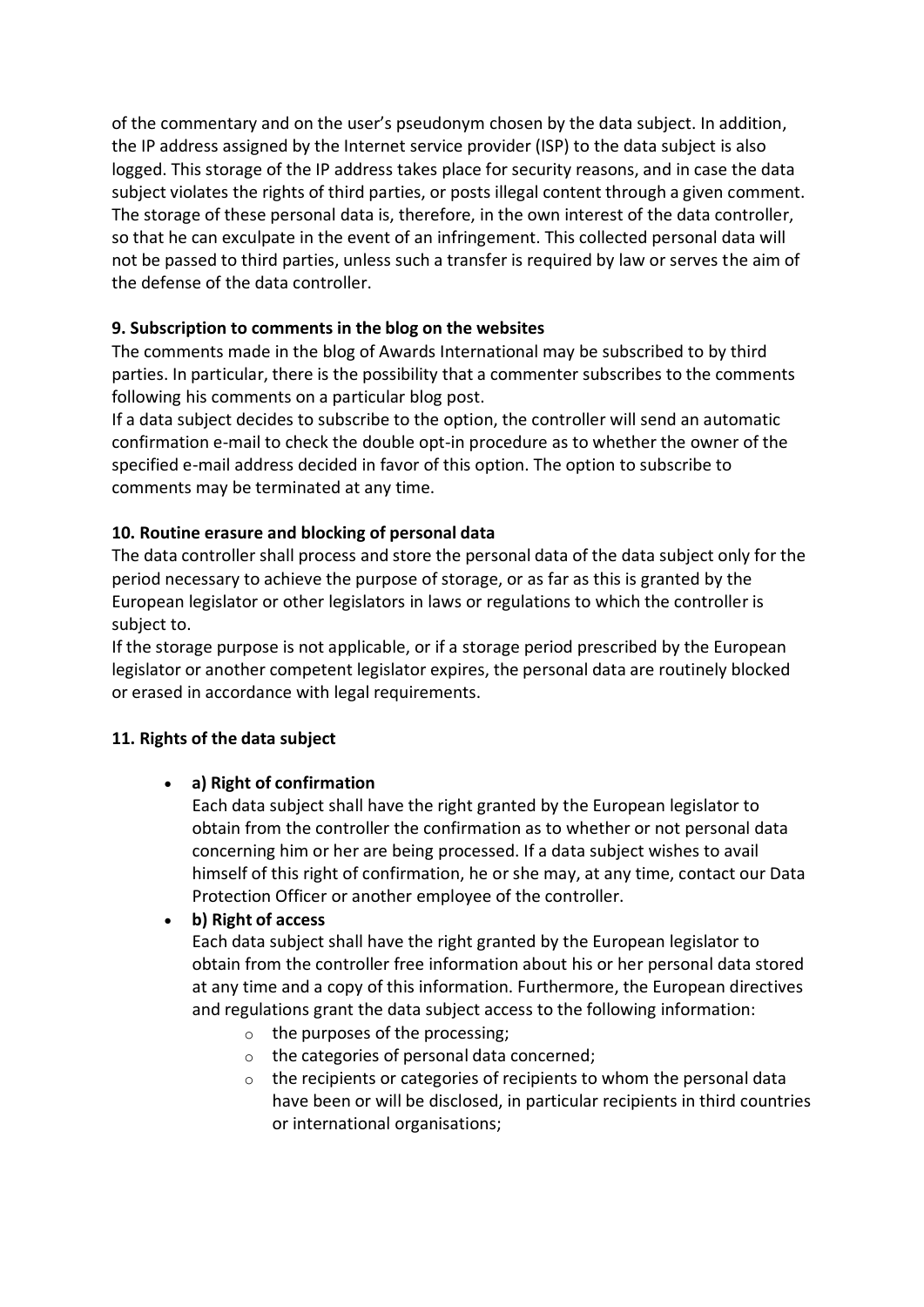- o where possible, the envisaged period for which the personal data will be stored, or, if not possible, the criteria used to determine that period;
- $\circ$  the existence of the right to request from the controller rectification or erasure of personal data, or restriction of processing of personal data concerning the data subject, or to object to such processing;
- $\circ$  the existence of the right to lodge a complaint with a supervisory authority;
- o where the personal data are not collected from the data subject, any available information as to their source;
- $\circ$  the existence of automated decision-making, including profiling, referred to in Article 22(1) and (4) of the GDPR and, at least in those cases, meaningful information about the logic involved, as well as the significance and envisaged consequences of such processing for the data subject.
- Furthermore, the data subject shall have a right to obtain information as to whether personal data are transferred to a third country or to an international organisation. Where this is the case, the data subject shall have the right to be informed of the appropriate safeguards relating to the transfer. If a data subject wishes to avail himself of this right of access, he or she may at any time contact our Data Protection Officer or another employee of the controller.

# **c) Right to rectification**

Each data subject shall have the right granted by the European legislator to obtain from the controller without undue delay the rectification of inaccurate personal data concerning him or her. Taking into account the purposes of the processing, the data subject shall have the right to have incomplete personal data completed, including by means of providing a supplementary statement. If a data subject wishes to exercise this right to rectification, he or she may, at any time, contact our Data Protection Officer or another employee of the controller.

# **d) Right to erasure (Right to be forgotten)**

Each data subject shall have the right granted by the European legislator to obtain from the controller the erasure of personal data concerning him or her without undue delay, and the controller shall have the obligation to erase personal data without undue delay where one of the following grounds applies, as long as the processing is not necessary:

- o The personal data are no longer necessary in relation to the purposes for which they were collected or otherwise processed.
- o The data subject withdraws consent to which the processing is based according to point (a) of Article 6(1) of the GDPR, or point (a) of Article 9(2) of the GDPR, and where there is no other legal ground for the processing.
- o The data subject objects to the processing pursuant to Article 21(1) of the GDPR and there are no overriding legitimate grounds for the processing, or the data subject objects to the processing pursuant to Article 21(2) of the GDPR.
- o The personal data have been unlawfully processed.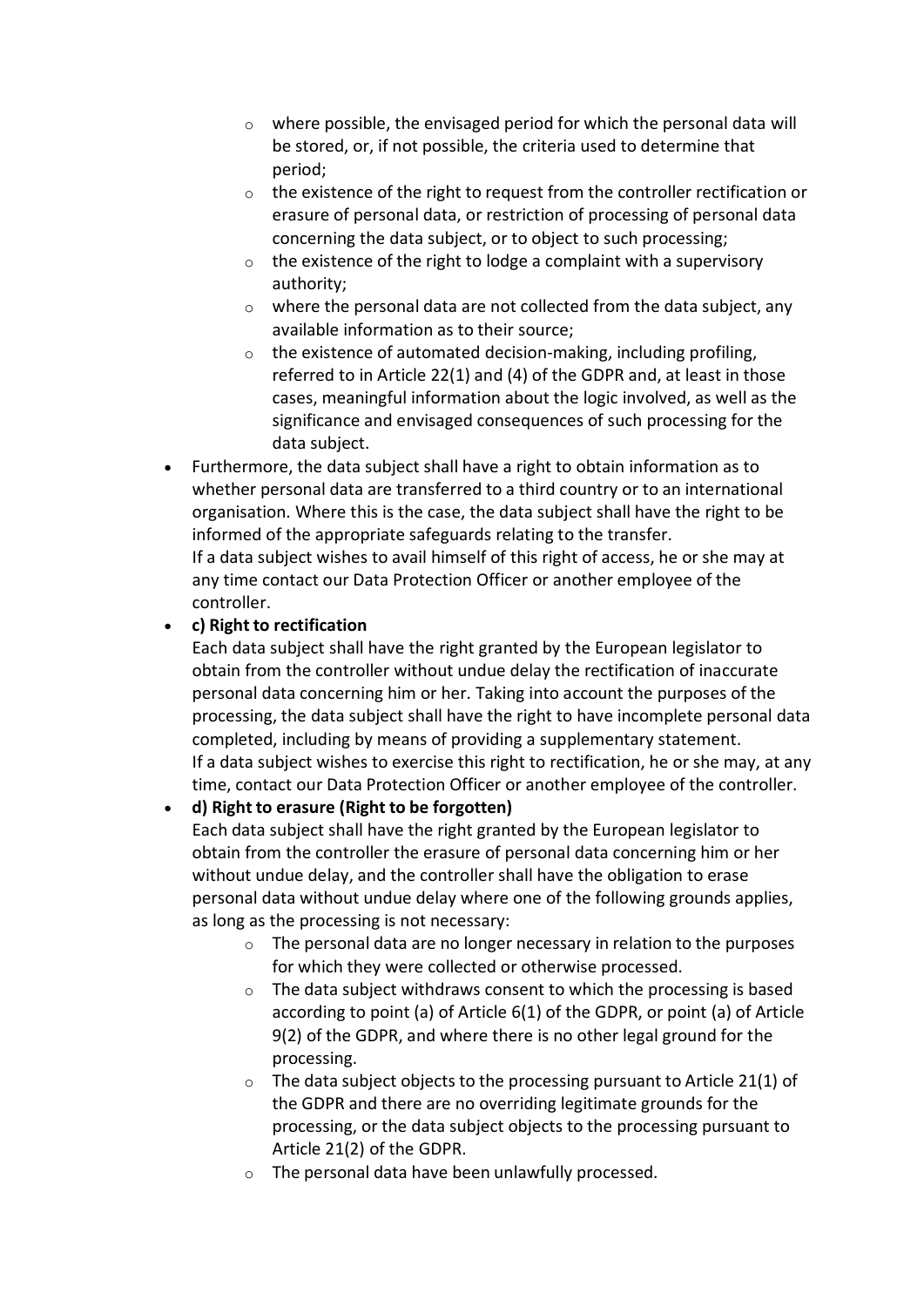- $\circ$  The personal data must be erased for compliance with a legal obligation in Union or Member State law to which the controller is subject.
- o The personal data have been collected in relation to the offer of information society services referred to in Article 8(1) of the GDPR.
- If one of the aforementioned reasons applies, and a data subject wishes to request the erasure of personal data stored by Awards International, he or she may at any time contact our Data Protection Officer or another employee of the controller. The Data Protection Officer of Awards International or another employee shall promptly ensure that the erasure request is complied with immediately.

Where the controller has made personal data public and is obliged pursuant to Article 17(1) to erase the personal data, the controller, taking account of available technology and the cost of implementation, shall take reasonable steps, including technical measures, to inform other controllers processing the personal data that the data subject has requested erasure by such controllers of any links to, or copy or replication of, those personal data, as far as processing is not required. The Data Protection Officer of Awards International or another employee will arrange the necessary measures in individual cases.

## **e) Right of restriction of processing**

Each data subject shall have the right granted by the European legislator to obtain from the controller restriction of processing where one of the following applies:

- $\circ$  The accuracy of the personal data is contested by the data subject, for a period enabling the controller to verify the accuracy of the personal data.
- $\circ$  The processing is unlawful and the data subject opposes the erasure of the personal data and requests instead the restriction of their use instead.
- o The controller no longer needs the personal data for the purposes of the processing, but they are required by the data subject for the establishment, exercise or defence of legal claims.
- $\circ$  The data subject has objected to processing pursuant to Article 21(1) of the GDPR pending the verification whether the legitimate grounds of the controller override those of the data subject.
- If one of the aforementioned conditions is met, and a data subject wishes to request the restriction of the processing of personal data stored by Awards International, he or she may at any time contact our Data Protection Officer or another employee of the controller. The Data Protection Officer of Awards International or another employee will arrange the restriction of the processing.

# **f) Right to data portability**

Each data subject shall have the right granted by the European legislator, to receive the personal data concerning him or her, which was provided to a controller, in a structured, commonly used and machine-readable format. He or she shall have the right to transmit those data to another controller without hindrance from the controller to which the personal data have been provided, as long as the processing is based on consent pursuant to point (a) of Article 6(1) of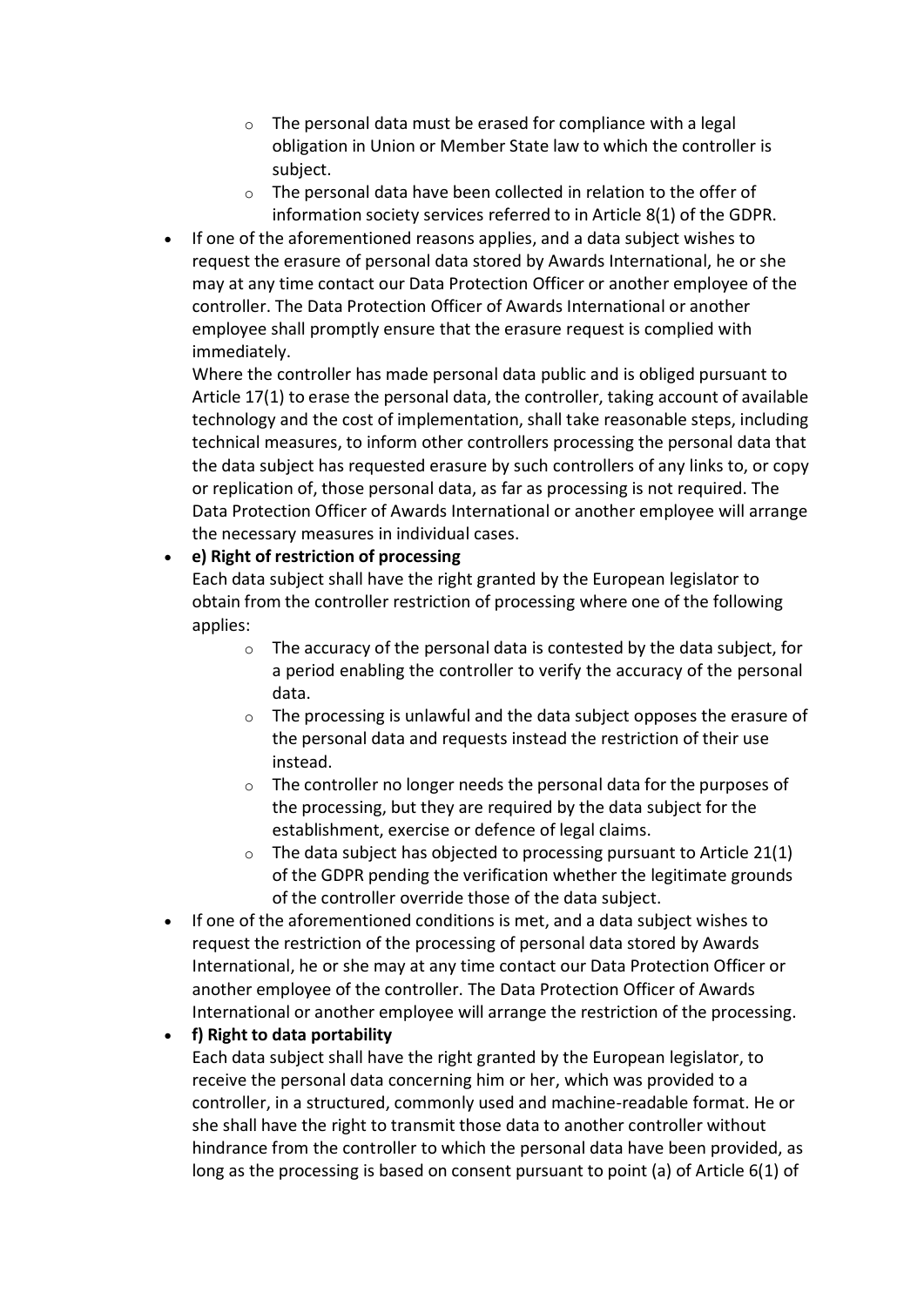the GDPR or point (a) of Article 9(2) of the GDPR, or on a contract pursuant to point (b) of Article 6(1) of the GDPR, and the processing is carried out by automated means, as long as the processing is not necessary for the performance of a task carried out in the public interest or in the exercise of official authority vested in the controller.

Furthermore, in exercising his or her right to data portability pursuant to Article 20(1) of the GDPR, the data subject shall have the right to have personal data transmitted directly from one controller to another, where technically feasible and when doing so does not adversely affect the rights and freedoms of others. In order to assert the right to data portability, the data subject may at any time contact the Data Protection Officer designated by Awards International or another employee.

#### **g) Right to object**

Each data subject shall have the right granted by the European legislator to object, on grounds relating to his or her particular situation, at any time, to processing of personal data concerning him or her, which is based on point (e) or (f) of Article 6(1) of the GDPR. This also applies to profiling based on these provisions.

Awards International shall no longer process the personal data in the event of the objection, unless we can demonstrate compelling legitimate grounds for the processing which override the interests, rights and freedoms of the data subject, or for the establishment, exercise or defence of legal claims.

If Awards International processes personal data for direct marketing purposes, the data subject shall have the right to object at any time to processing of personal data concerning him or her for such marketing. This applies to profiling to the extent that it is related to such direct marketing. If the data subject objects to Awards International to the processing for direct marketing purposes, Awards International will no longer process the personal data for these purposes. In addition, the data subject has the right, on grounds relating to his or her particular situation, to object to processing of personal data concerning him or her by Awards International for scientific or historical research purposes, or for statistical purposes pursuant to Article 89(1) of the GDPR, unless the processing is necessary for the performance of a task carried out for reasons of public interest. In order to exercise the right to object, the data subject may directly contact the Data Protection Officer of Awards International or another employee. In addition, the data subject is free in the context of the use of information society services, and notwithstanding Directive 2002/58/EC, to use his or her right to object by automated means using technical specifications.

### **h) Automated individual decision-making, including profiling**

Each data subject shall have the right granted by the European legislator not to be subject to a decision based solely on automated processing, including profiling, which produces legal effects concerning him or her, or similarly significantly affects him or her, as long as the decision (1) is not is necessary for entering into, or the performance of, a contract between the data subject and a data controller, or (2) is not authorised by Union or Member State law to which the controller is subject and which also lays down suitable measures to safeguard the data subject's rights and freedoms and legitimate interests, or (3) is not based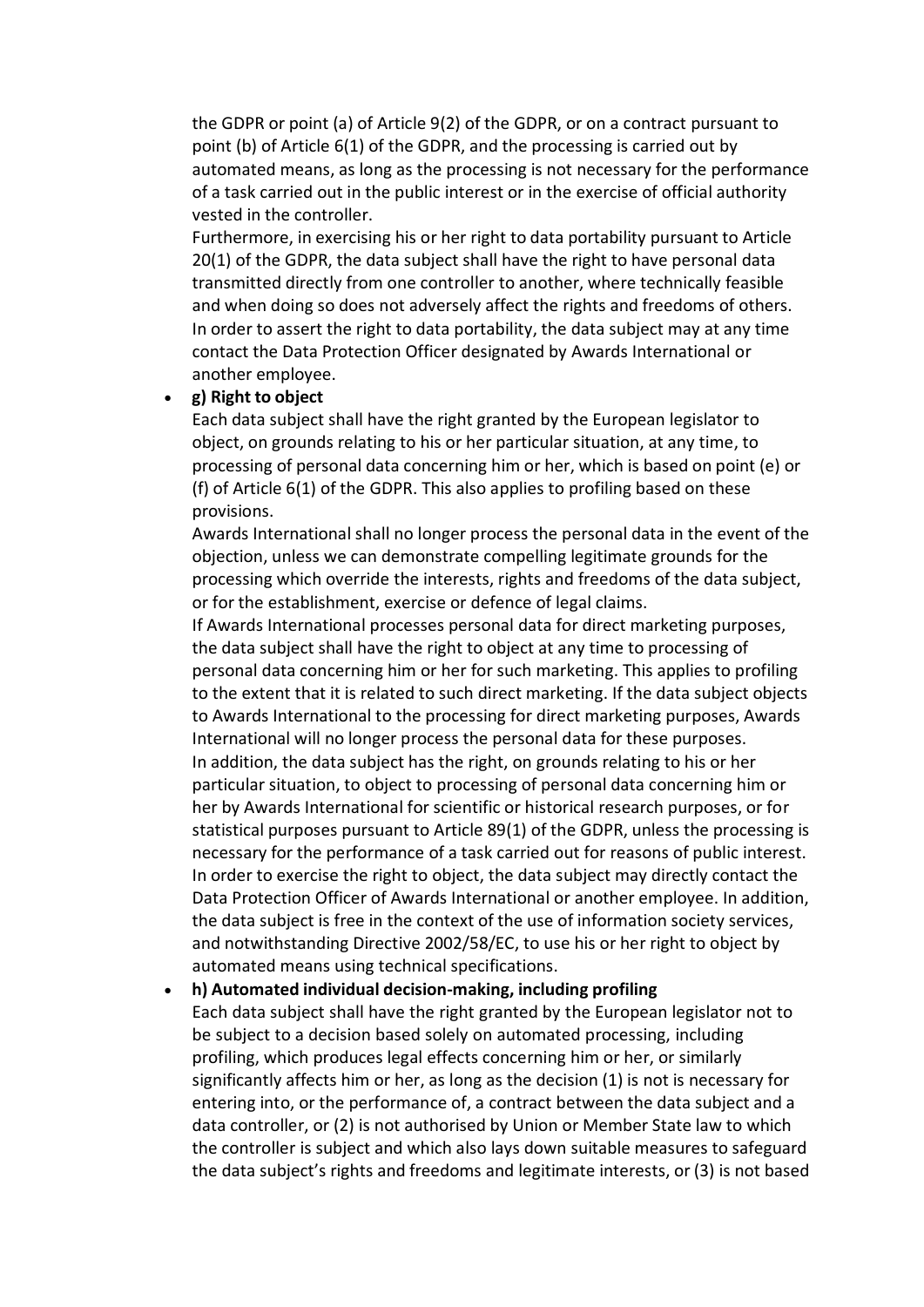on the data subject's explicit consent.

If the decision (1) is necessary for entering into, or the performance of, a contract between the data subject and a data controller, or (2) it is based on the data subject's explicit consent, Awards International shall implement suitable measures to safeguard the data subject's rights and freedoms and legitimate interests, at least the right to obtain human intervention on the part of the controller, to express his or her point of view and contest the decision. If the data subject wishes to exercise the rights concerning automated individual decision-making, he or she may at any time directly contact our Data Protection Officer of Awards International or another employee of the controller.

**i) Right to withdraw data protection consent**

Each data subject shall have the right granted by the European legislator to withdraw his or her consent to processing of his or her personal data at any time. f the data subject wishes to exercise the right to withdraw the consent, he or she may at any time directly contact our Data Protection Officer of Awards International or another employee of the controller.

## **12. Data protection for applications and the application procedures**

The data controller shall collect and process the personal data of applicants for the purpose of the processing of the application procedure. The processing may also be carried out electronically. This is the case, in particular, if an applicant submits corresponding application documents by e-mail or by means of a web form on our websites to the controller. If the data controller concludes an employment contract with an applicant, the submitted data will be stored for the purpose of processing the employment relationship in compliance with legal requirements. If no employment contract is concluded with the applicant by the controller, the application documents shall be automatically erased two months after notification of the refusal decision, provided that no other legitimate interests of the controller are opposed to the erasure. Other legitimate interest in this relation is, e.g. a burden of proof in a procedure under the General Equal Treatment Act (AGG).

### **13. Data protection provisions about the application and use of Facebook**

On our websites, the controller has integrated components of the enterprise Facebook. Facebook is a social network.

A social network is a place for social meetings on the Internet, an online community, which usually allows users to communicate with each other and interact in a virtual space. A social network may serve as a platform for the exchange of opinions and experiences, or enable the Internet community to provide personal or business-related information. Facebook allows social network users to include the creation of private profiles, upload photos, and network through friend requests.

The operating company of Facebook is Facebook, Inc., 1 Hacker Way, Menlo Park, CA 94025, United States. If a person lives outside of the United States or Canada, the controller is the Facebook Ireland Ltd., 4 Grand Canal Square, Grand Canal Harbour, Dublin 2, Ireland. With each call-up to one of the individual pages of our Internet websites, which is operated by the controller and into which a Facebook component (Facebook plug-ins) was integrated, the web browser on the information technology system of the data subject is automatically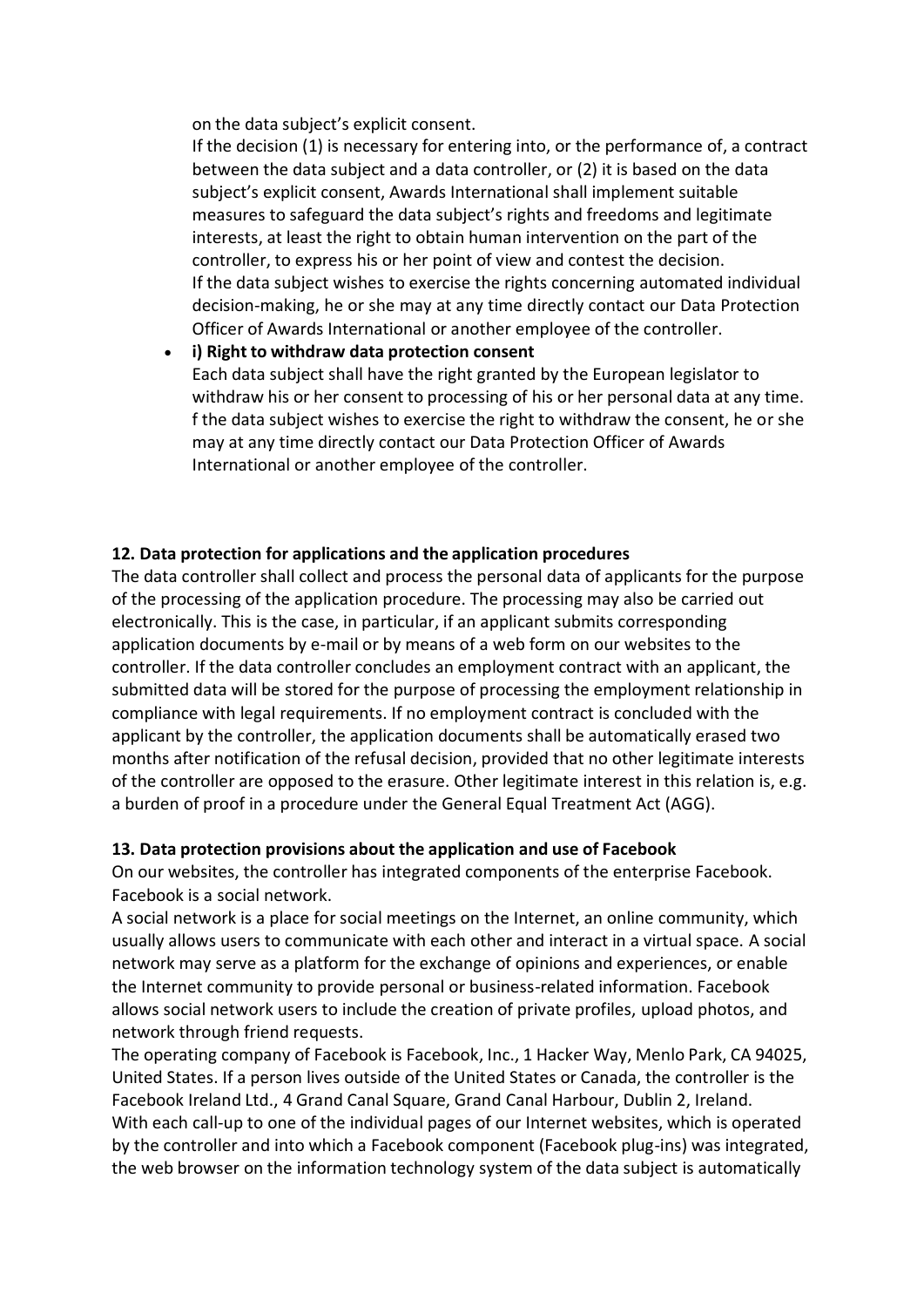prompted to download display of the corresponding Facebook component from Facebook through the Facebook component. An overview of all the Facebook Plug-ins may be accessed under https://developers.facebook.com/docs/plugins/. During the course of this technical procedure, Facebook is made aware of what specific sub-site of our websites were visited by the data subject.

If the data subject is logged in at the same time on Facebook, Facebook detects with every call-up to our websites by the data subject—and for the entire duration of their stay on our Internet site—which specific sub-site of our Internet page was visited by the data subject. This information is collected through the Facebook component and associated with the respective Facebook account of the data subject. If the data subject clicks on one of the Facebook buttons integrated into our websites, e.g. the "Like" button, or if the data subject submits a comment, then Facebook matches this information with the personal Facebook user account of the data subject and stores the personal data.

Facebook always receives, through the Facebook component, information about a visit to our websites by the data subject, whenever the data subject is logged in at the same time on Facebook during the time of the call-up to our websites. This occurs regardless of whether the data subject clicks on the Facebook component or not. If such a transmission of information to Facebook is not desirable for the data subject, then he or she may prevent this by logging off from their Facebook account before a call-up to our website is made. The data protection guideline published by Facebook, which is available at https://facebook.com/about/privacy/, provides information about the collection, processing and use of personal data by Facebook. In addition, it is explained there what setting options Facebook offers to protect the privacy of the data subject. In addition, different configuration options are made available to allow the elimination of data transmission to Facebook, e.g. the Facebook blocker of the provider Webgraph, which may be obtained under [http://webgraph.com/resources/facebookblocker/. T](http://webgraph.com/resources/facebookblocker/)hese applications may be used by the data subject to eliminate a data transmission to Facebook.

### **14. Data protection provisions about the application and use of Google AdSense**

On our websites, the controller has integrated Google AdSense. Google AdSense is an online service which allows the placement of advertising on third-party sites. Google AdSense is based on an algorithm that selects advertisements displayed on third-party sites to match with the content of the respective third-party site. Google AdSense allows an interest-based targeting of the Internet user, which is implemented by means of generating individual user profiles.

The operating company of Google's AdSense component is Alphabet Inc., 1600 Amphitheatre Pkwy, Mountain View, CA 94043-1351, United States.

The purpose of Google's AdSense component is the integration of advertisements on our websites. Google AdSense places a cookie on the information technology system of the data subject. The definition of cookies is explained above. With the setting of the cookie, Alphabet Inc. is enabled to analyze the use of our websites. With each call-up to one of the individual pages of this Internet site, which is operated by the controller and into which a Google AdSense component is integrated, the Internet browser on the information technology system of the data subject will automatically submit data through the Google AdSense component for the purpose of online advertising and the settlement of commissions to Alphabet Inc. During the course of this technical procedure, the enterprise Alphabet Inc. gains knowledge of personal data, such as the IP address of the data subject,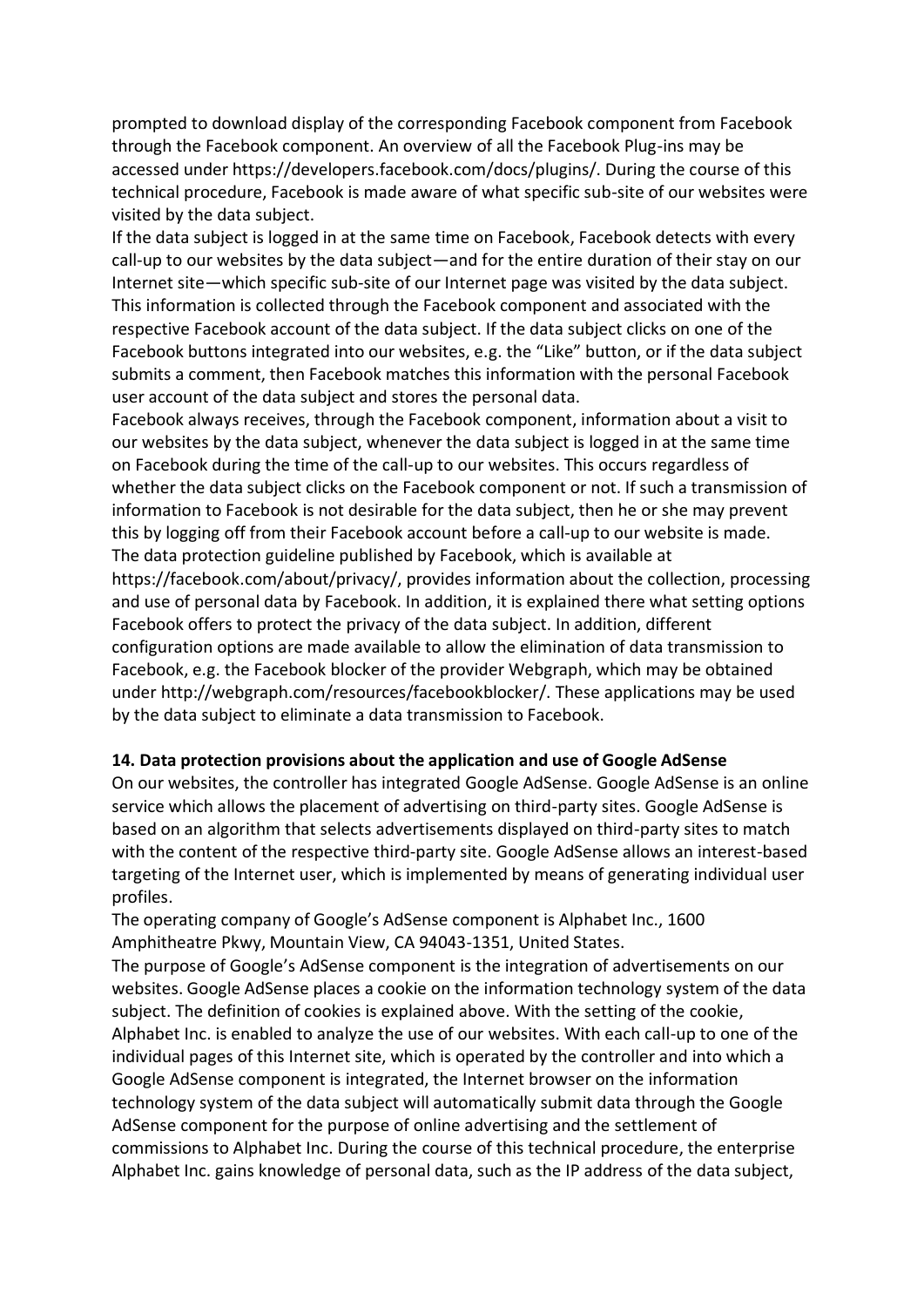which serves Alphabet Inc., inter alia, to understand the origin of visitors and clicks and subsequently create commission settlements.

The data subject may, as stated above, prevent the setting of cookies through our websites at any time by means of a corresponding adjustment of the web browser used and thus permanently deny the setting of cookies. Such an adjustment to the Internet browser used would also prevent Alphabet Inc. from setting a cookie on the information technology system of the data subject. Additionally, cookies already in use by Alphabet Inc. may be deleted at any time via a web browser or other software programs.

Furthermore, Google AdSense also uses so-called tracking pixels. A tracking pixel is a miniature graphic that is embedded in web pages to enable a log file recording and a log file analysis through which a statistical analysis may be performed. Based on the embedded tracking pixels, Alphabet Inc. is able to determine if and when a website was opened by a data subject, and which links were clicked on by the data subject. Tracking pixels serve, inter alia, to analyze the flow of visitors on a website.

Through Google AdSense, personal data and information—which also includes the IP address, and is necessary for the collection and accounting of the displayed advertisements—is transmitted to Alphabet Inc. in the United States of America. These personal data will be stored and processed in the United States of America. The Alphabet Inc. may disclose the collected personal data through this technical procedure to third parties.

Google AdSense is further explained under the following link [https://www.google.com/intl/en/adsense/start/.](https://www.google.com/intl/en/adsense/start/)

# **15. Data protection provisions about the application and use of Google Analytics (with anonymization function)**

On our websites, the controller has integrated the component of Google Analytics (with the anonymizer function). Google Analytics is a web analytics service. Web analytics is the collection, gathering, and analysis of data about the behavior of visitors to websites. A web analysis service collects, inter alia, data about the websites from which a person has come (the so-called referrer), which sub-pages were visited, or how often and for what duration a sub-page was viewed. Web analytics are mainly used for the optimization of a website and in order to carry out a cost-benefit analysis of Internet advertising.

The operator of the Google Analytics component is Google Inc., 1600 Amphitheatre Pkwy, Mountain View, CA 94043-1351, United States.

For the web analytics through Google Analytics the controller uses the application " gat. anonymizeIp". By means of this application the IP address of the Internet connection of the data subject is abridged by Google and anonymised when accessing our websites from a Member State of the European Union or another Contracting State to the Agreement on the European Economic Area.

The purpose of the Google Analytics component is to analyze the traffic on our websites. Google uses the collected data and information, inter alia, to evaluate the use of our websites and to provide online reports, which show the activities on our websites, and to provide other services concerning the use of our Internet site for us.

Google Analytics places a cookie on the information technology system of the data subject. The definition of cookies is explained above. With the setting of the cookie, Google is enabled to analyze the use of our websites. With each call-up to one of the individual pages of this Internet site, which is operated by the controller and into which a Google Analytics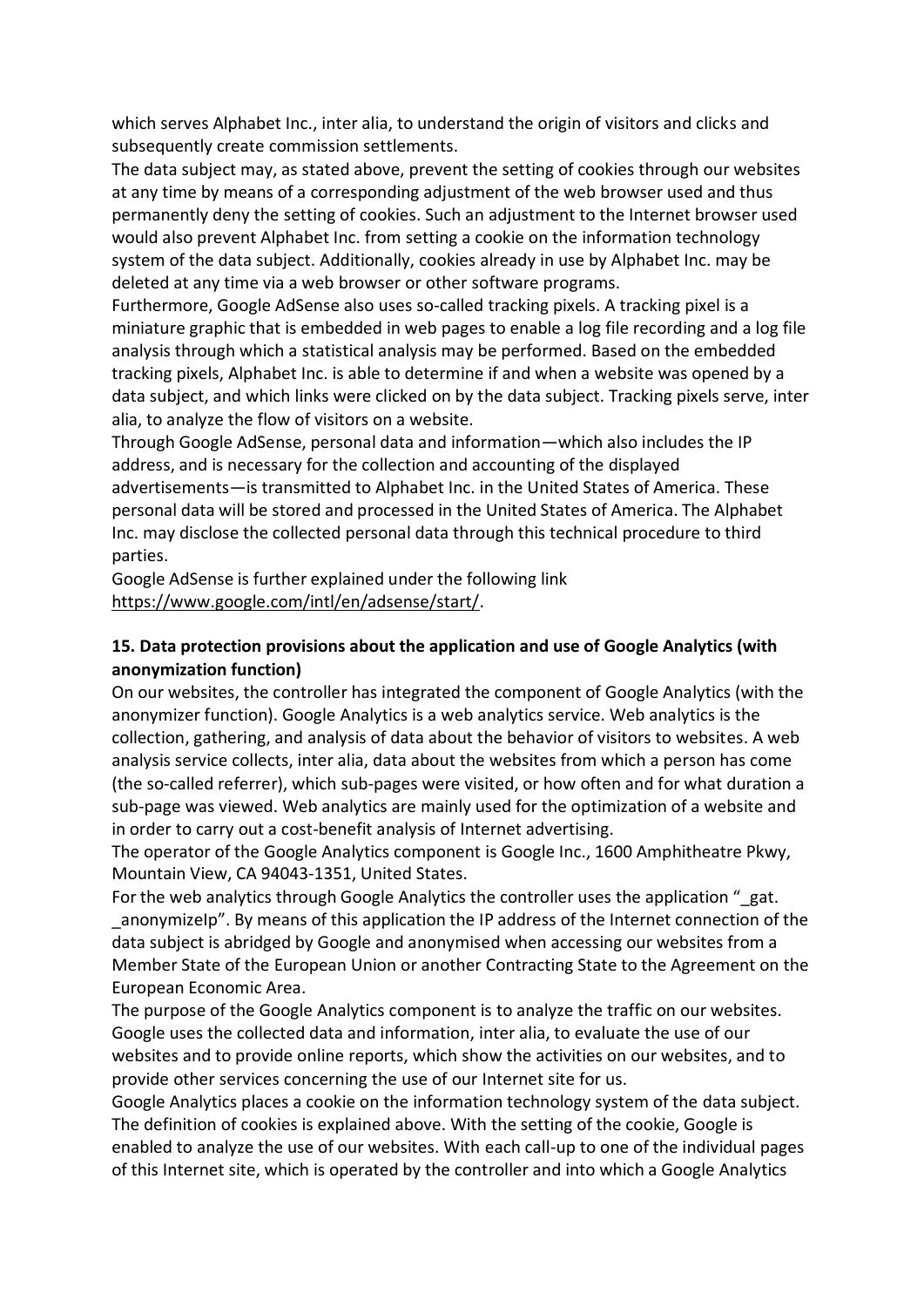component was integrated, the Internet browser on the information technology system of the data subject will automatically submit data through the Google Analytics component for the purpose of online advertising and the settlement of commissions to Google. During the course of this technical procedure, the enterprise Google gains knowledge of personal information, such as the IP address of the data subject, which serves Google, inter alia, to understand the origin of visitors and clicks, and subsequently create commission settlements.

The cookie is used to store personal information, such as the access time, the location from which the access was made, and the frequency of visits of our websites by the data subject. With each visit to our Internet site, such personal data, including the IP address of the Internet access used by the data subject, will be transmitted to Google in the United States of America. These personal data are stored by Google in the United States of America. Google may pass these personal data collected through the technical procedure to third parties.

The data subject may, as stated above, prevent the setting of cookies through our websites at any time by means of a corresponding adjustment of the web browser used and thus permanently deny the setting of cookies. Such an adjustment to the Internet browser used would also prevent Google Analytics from setting a cookie on the information technology system of the data subject. In addition, cookies already in use by Google Analytics may be deleted at any time via a web browser or other software programs.

In addition, the data subject has the possibility of objecting to a collection of data that are generated by Google Analytics, which is related to the use of our websites, as well as the processing of this data by Google and the chance to preclude any such. For this purpose, the data subject must download a browser add-on under the link

https://tools.google.com/dlpage/gaoptout and install it. This browser add-on tells Google Analytics through a JavaScript, that any data and information about the visits of Internet pages may not be transmitted to Google Analytics. The installation of the browser add-ons is considered an objection by Google. If the information technology system of the data subject is later deleted, formatted, or newly installed, then the data subject must reinstall the browser add-ons to disable Google Analytics. If the browser add-on was uninstalled by the data subject or any other person who is attributable to their sphere of competence, or is disabled, it is possible to execute the reinstallation or reactivation of the browser add-ons. Further information and the applicable data protection provisions of Google may be retrieved under https:/[/www.google.com/intl/en/policies/privacy/ a](http://www.google.com/intl/en/policies/privacy/)nd under [http://www.google.com/analytics/terms/us.html. G](http://www.google.com/analytics/terms/us.html)oogle Analytics is further explained under the following Link [https://www.google.com/analytics/.](https://www.google.com/analytics/)

#### **16. Data protection provisions about the application and use of Google Remarketing**

On the our websites, the controller has integrated Google Remarketing services. Google Remarketing is a feature of Google AdWords, which allows an enterprise to display advertising to Internet users who have previously resided on the enterprise's Internet site. The integration of Google Remarketing therefore allows an enterprise to create user-based advertising and thus shows relevant advertisements to interested Internet users. The operating company of the Google Remarketing services is the Google Inc., 1600 Amphitheatre Pkwy, Mountain View, CA 94043-1351, United States.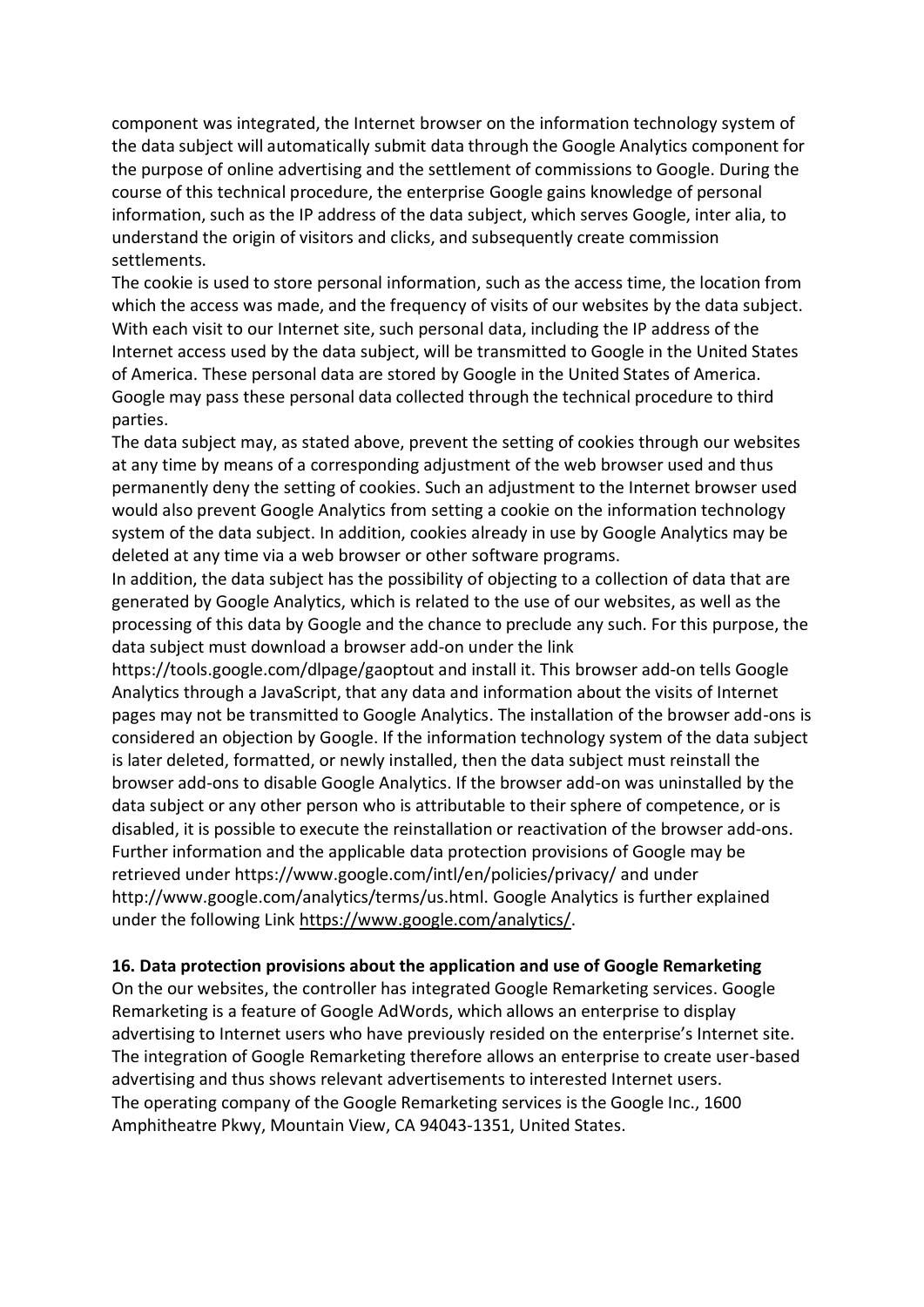The purpose of Google Remarketing is the insertion of interest-relevant advertising. Google Remarketing allows us to display ads on the Google network or on other websites, which are based on individual needs and matched to the interests of Internet users.

Google Remarketing sets a cookie on the information technology system of the data subject. The definition of cookies is explained above. With the setting of the cookie, Google enables a recognition of the visitor of our websites if he calls up consecutive web pages, which are also a member of the Google advertising network. With each call-up to an Internet site on which the service has been integrated by Google Remarketing, the web browser of the data subject identifies automatically with Google. During the course of this technical procedure, Google receives personal information, such as the IP address or the surfing behaviour of the user, which Google uses, inter alia, for the insertion of interest relevant advertising. The cookie is used to store personal information, e.g. the Internet pages visited by the data subject. Each time we visit our Internet pages, personal data, including the IP address of the Internet access used by the data subject, is transmitted to Google in the United States of America. These personal data are stored by Google in the United States of America. Google may pass these personal data collected through the technical procedure to third parties. The data subject may, as stated above, prevent the setting of cookies through our websites at any time by means of a corresponding adjustment of the web browser used and thus permanently deny the setting of cookies. Such an adjustment to the Internet browser used would also prevent Google from setting a cookie on the information technology system of the data subject. In addition, cookies already in use by Google may be deleted at any time via a web browser or other software programs.

In addition, the data subject has the possibility of objecting to the interest-based advertising by Google. For this purpose, the data subject must call up the link to

[www.google.de/settings/ads a](http://www.google.de/settings/ads)nd make the desired settings on each Internet browser used by the data subject.

Further information and the actual data protection provisions of Google may be retrieved under [https://www.google.com/intl/en/policies/privacy/.](https://www.google.com/intl/en/policies/privacy/)

### **17. Data protection provisions about the application and use of Google-AdWords**

On our websites, the controller has integrated Google AdWords. Google AdWords is a service for Internet advertising that allows the advertiser to place ads in Google search engine results and the Google advertising network. Google AdWords allows an advertiser to pre-define specific keywords with the help of which an ad on Google's search results only then displayed, when the user utilizes the search engine to retrieve a keyword-relevant search result. In the Google Advertising Network, the ads are distributed on relevant web pages using an automatic algorithm, taking into account the previously defined keywords. The operating company of Google AdWords is Google Inc., 1600 Amphitheatre Pkwy, Mountain View, CA 94043-1351, UNITED STATES.

The purpose of Google AdWords is the promotion of our websites by the inclusion of relevant advertising on the websites of third parties and in the search engine results of the search engine Google and an insertion of third-party advertising on our websites. If a data subject reaches our websitea via a Google ad, a conversion cookie is filed on the information technology system of the data subject through Google. The definition of cookies is explained above. A conversion cookie loses its validity after 30 days and is not used to identify the data subject. If the cookie has not expired, the conversion cookie is used to check whether certain sub-pages, e.g, the shopping cart from an online shop system, were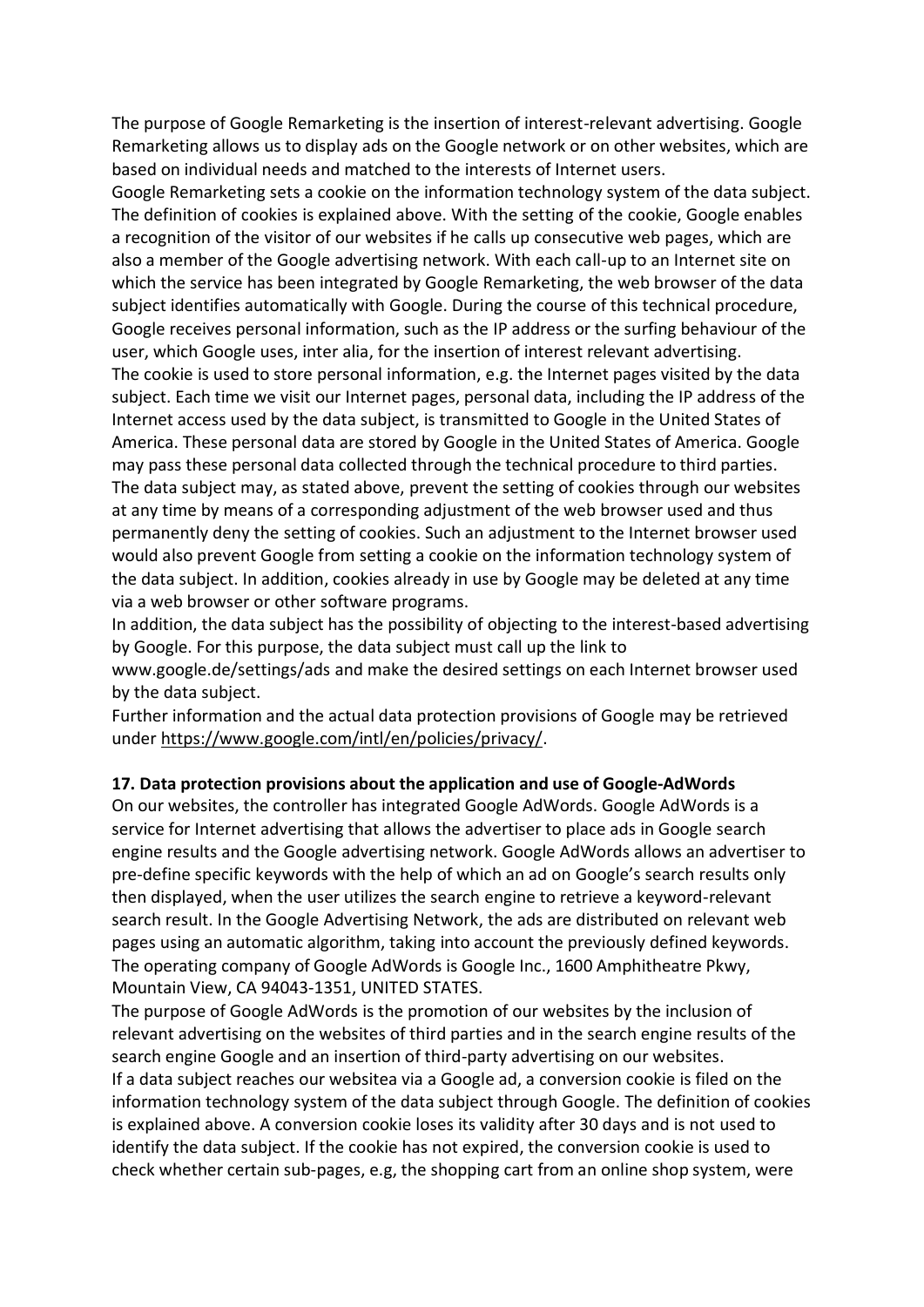called up on our websites. Through the conversion cookie, both Google and the controller can understand whether a person who reached an AdWords ad on our websites generated sales, that is, executed or canceled a sale of goods.

The data and information collected through the use of the conversion cookie is used by Google to create visit statistics for our websites. These visit statistics are used in order to determine the total number of users who have been served through AdWords ads to ascertain the success or failure of each AdWords ad and to optimize our AdWords ads in the future. Neither our company nor other Google AdWords advertisers receive information from Google that could identify the data subject.

The conversion cookie stores personal information, e.g. the Internet pages visited by the data subject. Each time we visit our Internet pages, personal data, including the IP address of the Internet access used by the data subject, is transmitted to Google in the United States of America. These personal data are stored by Google in the United States of America. Google may pass these personal data collected through the technical procedure to third parties.

The data subject may, at any time, prevent the setting of cookies by our websites, as stated above, by means of a corresponding setting of the Internet browser used and thus permanently deny the setting of cookies. Such a setting of the Internet browser used would also prevent Google from placing a conversion cookie on the information technology system of the data subject. In addition, a cookie set by Google AdWords may be deleted at any time via the Internet browser or other software programs.

The data subject has a possibility of objecting to the interest based advertisement of Google. Therefore, the data subject must access from each of the browsers in use the link [www.google.de/settings/ads a](http://www.google.de/settings/ads)nd set the desired settings.

Further information and the applicable data protection provisions of Google may be retrieved under [https://www.google.com/intl/en/policies/privacy/.](https://www.google.com/intl/en/policies/privacy/)

### **18.Data protection provisions about the application and use of Instagram**

On our websites, the controller has integrated components of the service Instagram. Instagram is a service that may be qualified as an audiovisual platform, which allows users to share photos and videos, as well as disseminate such data in other social networks. The operating company of the services offered by Instagram is Instagram LLC, 1 Hacker Way, Building 14 First Floor, Menlo Park, CA, UNITED STATES.

With each call-up to one of the individual pages of this Internet site, which is operated by the controller and on which an Instagram component (Insta button) was integrated, the Internet browser on the information technology system of the data subject is automatically prompted to the download of a display of the corresponding Instagram component of Instagram. During the course of this technical procedure, Instagram becomes aware of what specific sub-page of our websites was visited by the data subject.

If the data subject is logged in at the same time on Instagram, Instagram detects with every call-up to our websites by the data subject—and for the entire duration of their stay on our Internet site—which specific sub-page of our Internet page was visited by the data subject. This information is collected through the Instagram component and is associated with the respective Instagram account of the data subject. If the data subject clicks on one of the Instagram buttons integrated on our websites, then Instagram matches this information with the personal Instagram user account of the data subject and stores the personal data.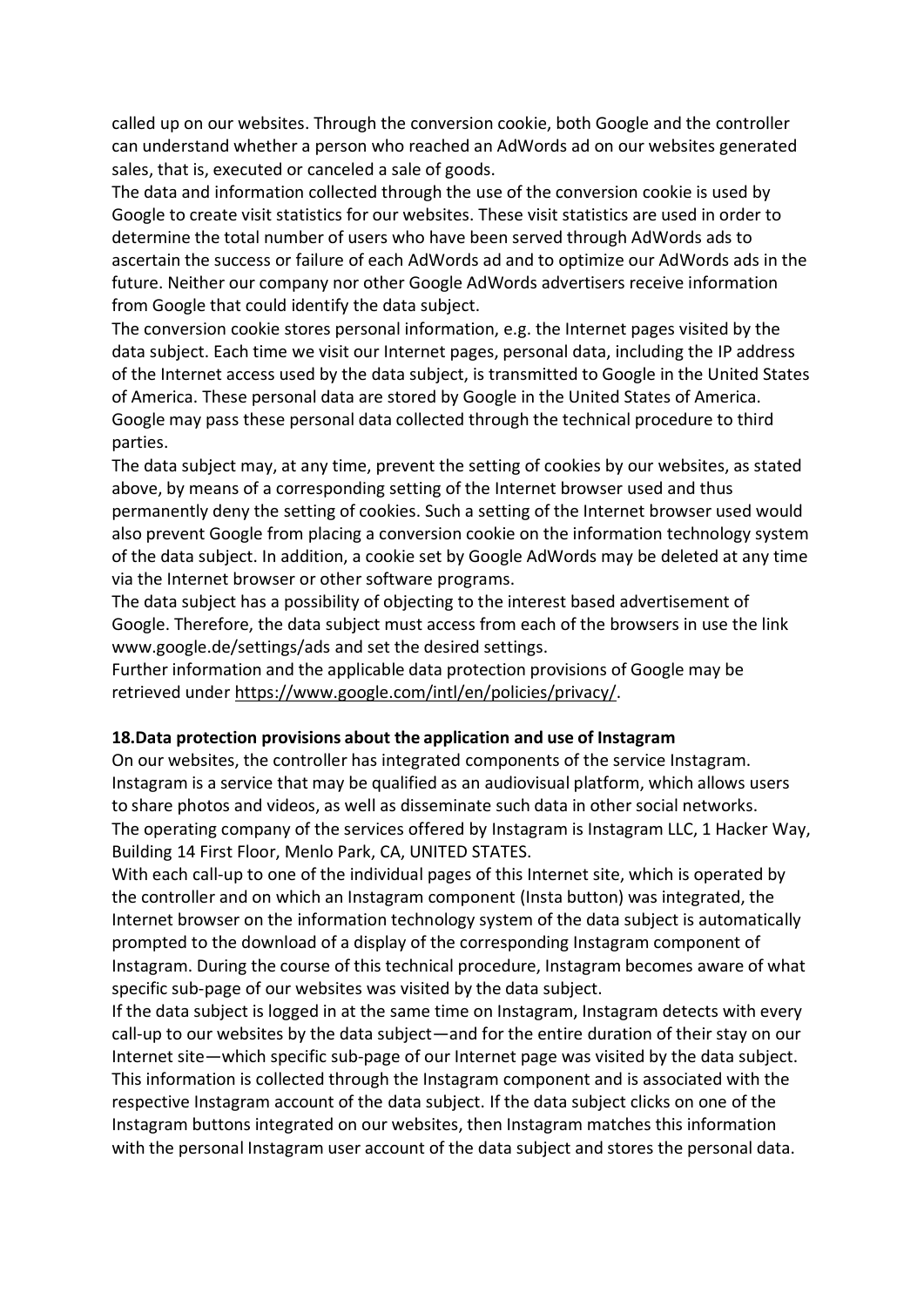Instagram receives information via the Instagram component that the data subject has visited our websites provided that the data subject is logged in at Instagram at the time of the call to our websites. This occurs regardless of whether the person clicks on the Instagram button or not. If such a transmission of information to Instagram is not desirable for the data subject, then he or she can prevent this by logging off from their Instagram account before a call-up to our websites is made.

Further information and the applicable data protection provisions of Instagram may be retrieved

under [https://help.instagram.com/155833707900388 a](https://help.instagram.com/155833707900388)nd [https://www.instagram.com/abo](https://www.instagram.com/about/legal/privacy/) [ut/legal/privacy/.](https://www.instagram.com/about/legal/privacy/)

## **19. Data protection provisions about the application and use of Jetpack for WordPress**

On our websites, the controller has integrated Jetpack. Jetpack is a WordPress plug-in, which provides additional features to the operator of a website based on WordPress. Jetpack allows the Internet site operator, inter alia, an overview of the visitors of the site. By displaying related posts and publications, or the ability to share content on the page, it is also possible to increase visitor numbers. In addition, security features are integrated into Jetpack, so a Jetpack-using site is better protected against brute-force attacks. Jetpack also optimizes and accelerates the loading of images on our websites.

The operating company of Jetpack Plug-Ins for WordPress is the Automattic Inc., 132 Hawthorne Street, San Francisco, CA 94107, UNITED STATES. The operating enterprise uses the tracking technology created by Quantcast Inc., 201 Third Street, San Francisco, CA 94103, UNITED STATES.

Jetpack sets a cookie on the information technology system used by the data subject. The definition of cookies is explained above. With each call-up to one of the individual pages of this Internet site, which is operated by the controller and on which a Jetpack component was integrated, the Internet browser on the information technology system of the data subject is automatically prompted to submit data through the Jetpack component for analysis purposes to Automattic. During the course of this technical procedure Automattic receives data that is used to create an overview of website visits. The data obtained in this way serves the analysis of the behaviour of the data subject, which has access to the Internet page of the controller and is analyzed with the aim to optimize the websites. The data collected through the Jetpack component is not used to identify the data subject without a prior obtaining of a separate express consent of the data subject. The data comes also to the notice of Quantcast. Quantcast uses the data for the same purposes as Automattic.

The data subject can, as stated above, prevent the setting of cookies through our websites at any time by means of a corresponding adjustment of the web browser used and thus permanently deny the setting of cookies. Such an adjustment to the Internet browser used would also prevent Automattic/Quantcast from setting a cookie on the information technology system of the data subject. In addition, cookies already in use by Automattic/Quantcast may be deleted at any time via a web browser or other software programs.

In addition, the data subject has the possibility of objecting to a collection of data relating to a use of this Internet site that are generated by the Jetpack cookie as well as the processing of these data by Automattic/Quantcast and the chance to preclude any such. For this purpose, the data subject must press the 'opt-out' button under the link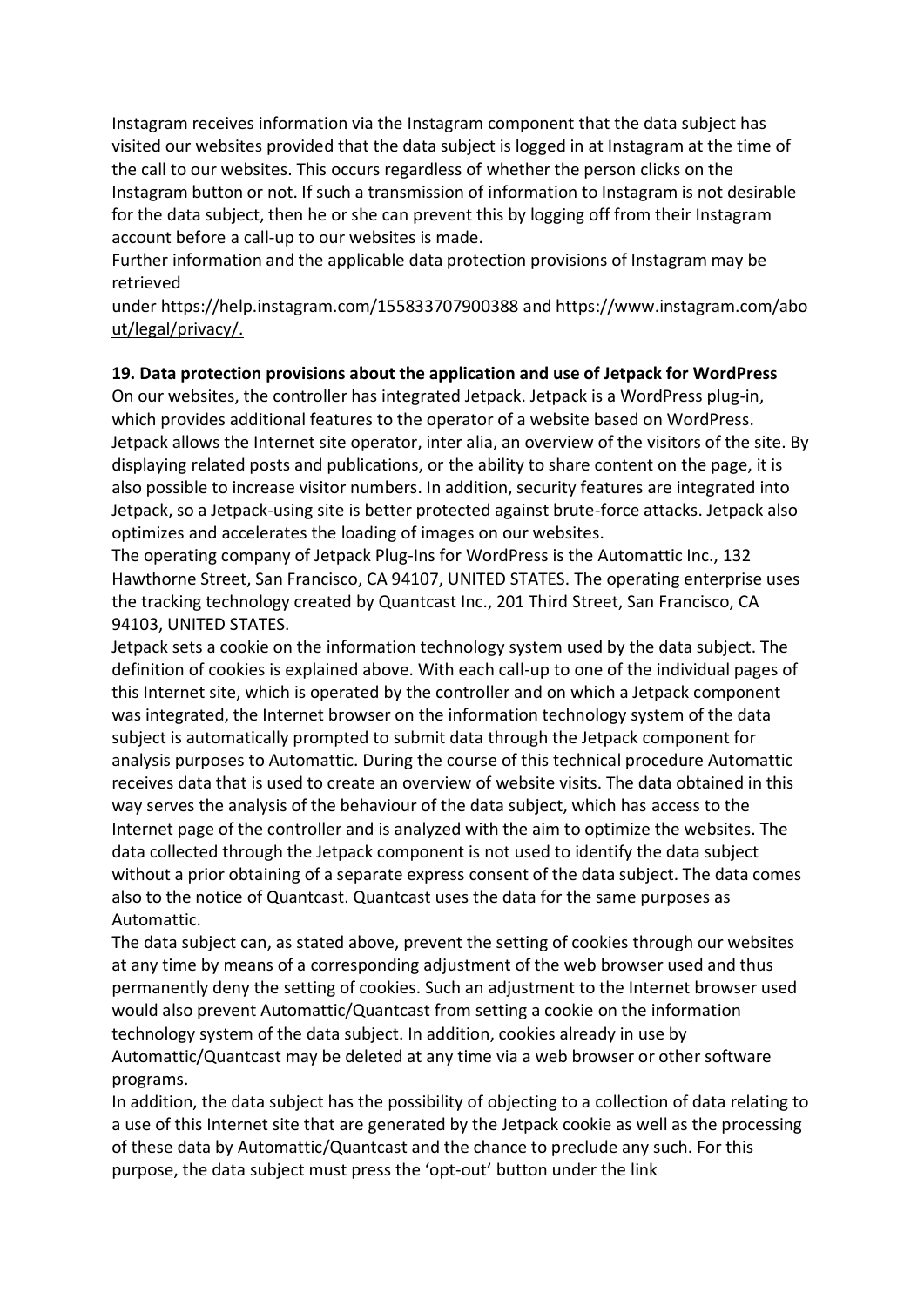https:/[/www.quantcast.com/opt-out/ w](http://www.quantcast.com/opt-out/)hich sets an opt-out cookie. The opt-out cookie set with this purpose is placed on the information technology system used by the data subject. If the cookies are deleted on the system of the data subject, then the data subject must call up the link again and set a new opt-out cookie.

With the setting of the opt-out cookie, however, the possibility exists that the websites of the controller are not fully usable anymore by the data subject.

The applicable data protection provisions of Automattic may be accessed under https://automattic.com/privacy/. The applicable data protection provisions of Quantcast can be accessed under [https://www.quantcast.com/privacy/.](https://www.quantcast.com/privacy/)

# **20. Data protection provisions about the application and use of LinkedIn**

The controller has integrated components of the LinkedIn Corporation on our websites. LinkedIn is a web-based social network that enables users with existing business contacts to connect and to make new business contacts. Over 400 million registered people in more than 200 countries use LinkedIn. Thus, LinkedIn is currently the largest platform for business contacts and one of the most visited websites in the world.

The operating company of LinkedIn is LinkedIn Corporation, 2029 Stierlin Court Mountain View, CA 94043, UNITED STATES. For privacy matters outside of the UNITED STATES LinkedIn Ireland, Privacy Policy Issues, Wilton Plaza, Wilton Place, Dublin 2, Ireland, is responsible.

With each call-up to one of the individual pages of this Internet site, which is operated by the controller and on which a LinkedIn component (LinkedIn plug-in) was integrated, the Internet browser on the information technology system of the data subject is automatically prompted to the download of a display of the corresponding LinkedIn component of LinkedIn. Further information about the LinkedIn plug-in may be accessed under https://developer.linkedin.com/plugins. During the course of this technical procedure, LinkedIn gains knowledge of what specific sub-page of our websites was visited by the data subject.

If the data subject is logged in at the same time on LinkedIn, LinkedIn detects with every call-up to our websites by the data subject—and for the entire duration of their stay on our Internet site—which specific sub-page of our Internet page was visited by the data subject. This information is collected through the LinkedIn component and associated with the respective LinkedIn account of the data subject. If the data subject clicks on one of the LinkedIn buttons integrated on our websites, then LinkedIn assigns this information to the personal LinkedIn user account of the data subject and stores the personal data.

LinkedIn receives information via the LinkedIn component that the data subject has visited our websites, provided that the data subject is logged in at LinkedIn at the time of the callup to our websites. This occurs regardless of whether the person clicks on the LinkedIn button or not. If such a transmission of information to LinkedIn is not desirable for the data subject, then he or she may prevent this by logging off from their LinkedIn account before a call-up to our websites is made.

LinkedIn provides under https:/[/www.linkedin.com/psettings/guest-controls t](http://www.linkedin.com/psettings/guest-controls)he possibility to unsubscribe from e-mail messages, SMS messages and targeted ads, as well as the ability to manage ad settings. LinkedIn also uses affiliates such as Eire, Google Analytics, BlueKai, DoubleClick, Nielsen, Comscore, Eloqua, and Lotame. The setting of such cookies may be denied under https:/[/www.linkedin.com/legal/cookie-policy.](http://www.linkedin.com/legal/cookie-policy) The applicable privacy policy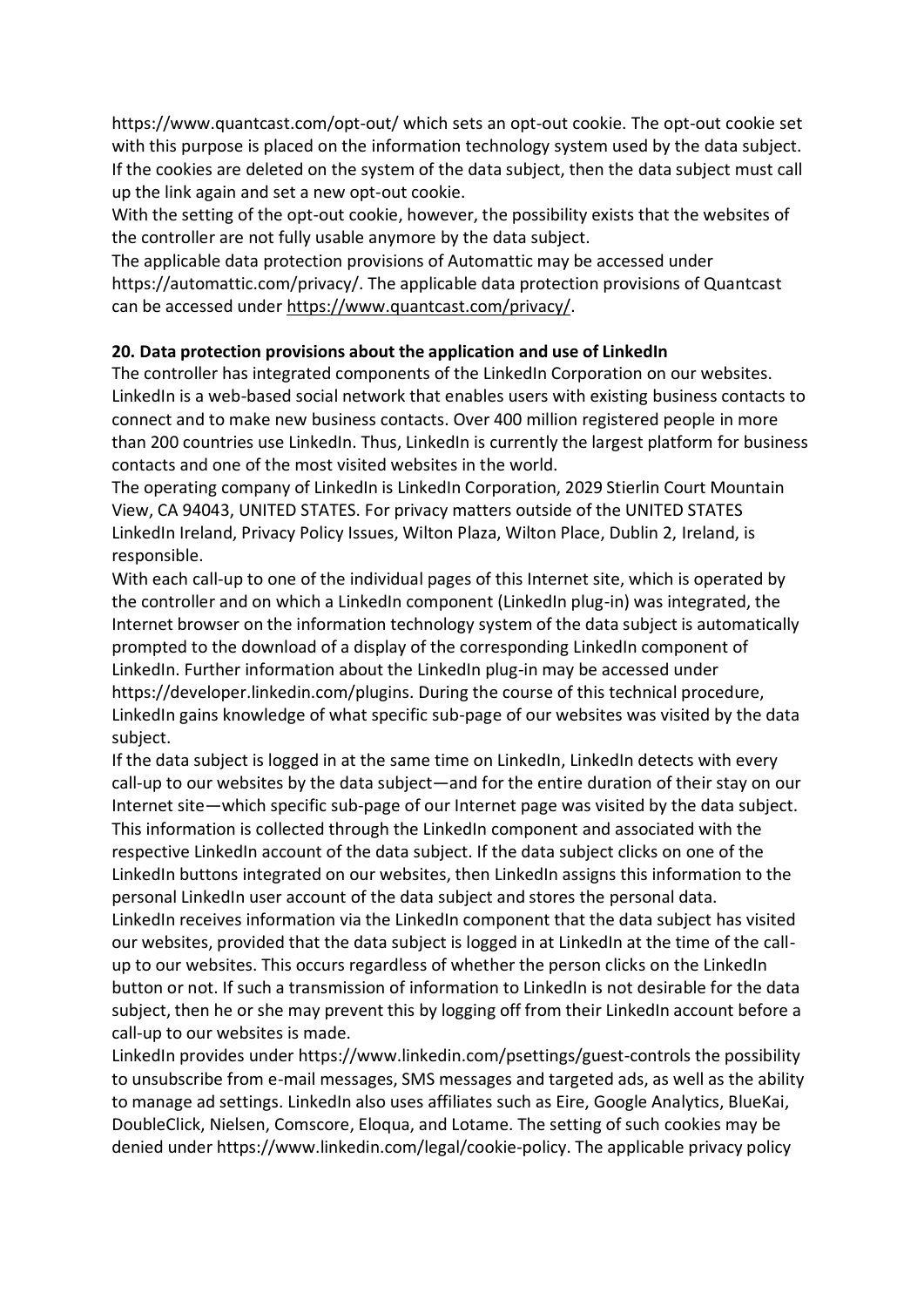for LinkedIn is available under https:/[/www.linkedin.com/legal/privacy-policy. T](http://www.linkedin.com/legal/privacy-policy)he LinkedIn Cookie Policy is available under [https://www.linkedin.com/legal/cookie-policy.](https://www.linkedin.com/legal/cookie-policy)

# **21. Data protection provisions about the application and use of Twitter**

On our websites, the controller has integrated components of Twitter. Twitter is a multilingual, publicly-accessible microblogging service on which users may publish and spread so-called 'tweets,' e.g. short messages, which are limited to 140 characters. These short messages are available for everyone, including those who are not logged on to Twitter. The tweets are also displayed to so-called followers of the respective user. Followers are other Twitter users who follow a user's tweets. Furthermore, Twitter allows you to address a wide audience via hashtags, links or retweets.

The operating company of Twitter is Twitter, Inc., 1355 Market Street, Suite 900, San Francisco, CA 94103, UNITED STATES.

With each call-up to one of the individual pages of this Internet site, which is operated by the controller and on which a Twitter component (Twitter button) was integrated, the Internet browser on the information technology system of the data subject is automatically prompted to download a display of the corresponding Twitter component of Twitter. Further information about the Twitter buttons is available under

https://about.twitter.com/de/resources/buttons. During the course of this technical procedure, Twitter gains knowledge of what specific sub-page of our websites was visited by the data subject. The purpose of the integration of the Twitter component is a retransmission of the contents of our websites to allow our users to introduce this web page to the digital world and increase our visitor numbers.

If the data subject is logged in at the same time on Twitter, Twitter detects with every callup to our websites by the data subject and for the entire duration of their stay on our Internet site which specific sub-page of our Internet page was visited by the data subject. This information is collected through the Twitter component and associated with the respective Twitter account of the data subject. If the data subject clicks on one of the Twitter buttons integrated on our websites, then Twitter assigns this information to the personal Twitter user account of the data subject and stores the personal data.

Twitter receives information via the Twitter component that the data subject has visited our websites, provided that the data subject is logged in on Twitter at the time of the call-up to our websites. This occurs regardless of whether the person clicks on the Twitter component or not. If such a transmission of information to Twitter is not desirable for the data subject, then he or she may prevent this by logging off from their Twitter account before a call-up to our websites is made.

The applicable data protection provisions of Twitter may be accessed under [https://twitter.com/privacy?lang=en.](https://twitter.com/privacy?lang=en)

## **22. Data protection provisions about the application and use of DoubleClick**

On our websites, the controller has integrated components of DoubleClick by Google. DoubleClick is a trademark of Google, under which predominantly special online marketing solutions are marketed to advertising agencies and publishers.

The operating company of DoubleClick by Google is Google Inc., 1600 Amphitheatre Pkwy, Mountain View, CA 94043-1351, UNITED STATES.

DoubleClick by Google transmits data to the DoubleClick server with each impression, clicks, or other activity. Each of these data transfers triggers a cookie request to the data subject's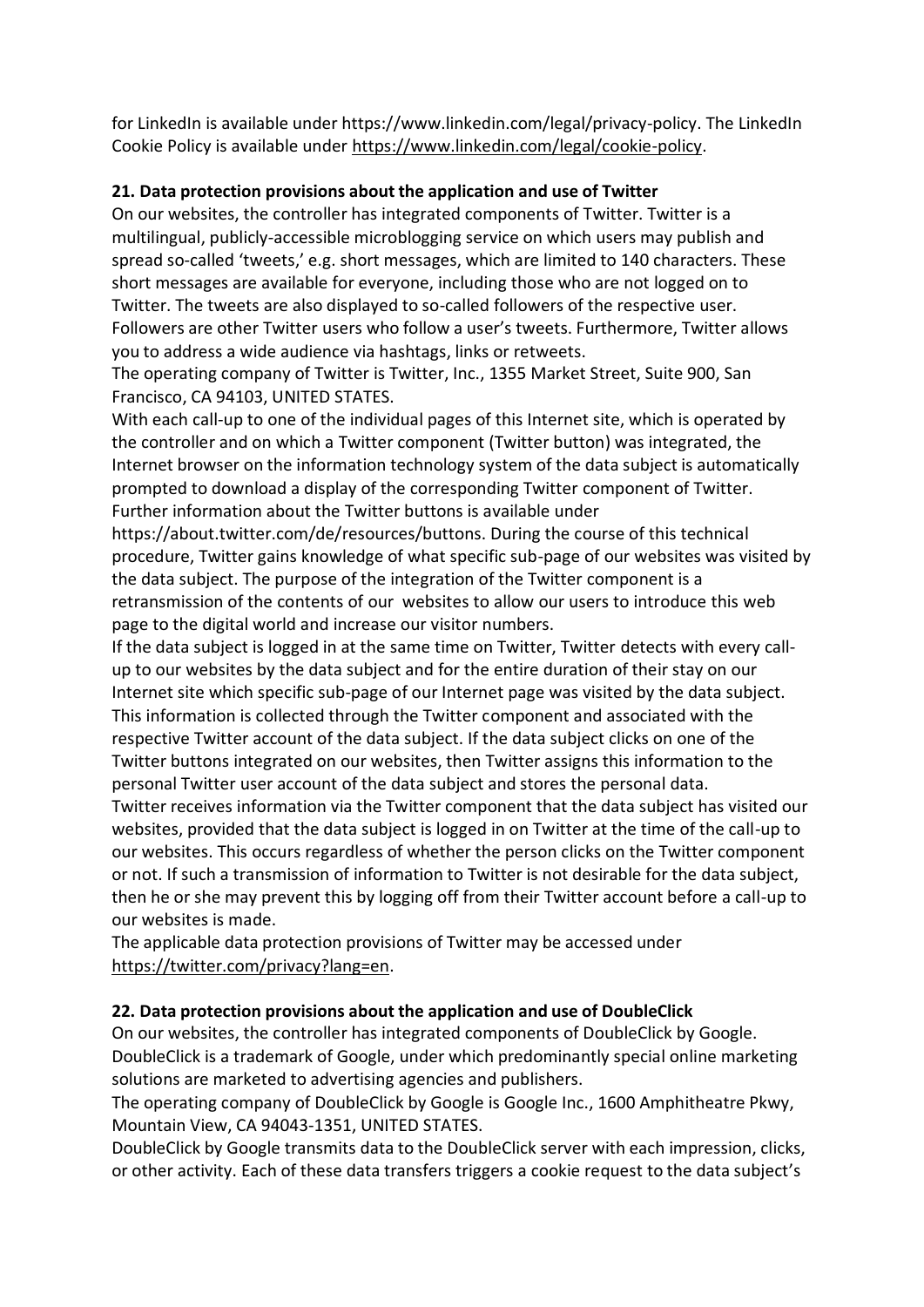browser. If the browser accepts this request, DoubleClick uses a cookie on the information technology system of the data subject. The definition of cookies is explained above. The purpose of the cookie is the optimization and display of advertising. The cookie is used, inter alia, to display and place user-relevant advertising as well as to create or improve reports on advertising campaigns. Furthermore, the cookie serves to avoid multiple display of the same advertisement.

DoubleClick uses a cookie ID that is required to execute the technical process. For example, the cookie ID is required to display an advertisement in a browser. DoubleClick may also use the Cookie ID to record which advertisements have already been displayed in a browser in order to avoid duplications. It is also possible for DoubleClick to track conversions through the cookie ID. For instance, conversions are captured, when a user has previously been shown a DoubleClick advertising ad, and he or she subsequently makes a purchase on the advertiser's website using the same Internet browser.

A cookie from DoubleClick does not contain any personal data. However, a DoubleClick cookie may contain additional campaign IDs. A campaign ID is used to identify campaigns that the user has already been in contact with.

With each call-up to one of the individual pages of our websites, which is operated by the controller and on which a DoubleClick component was integrated, the Internet browser on the information technology system of the data subject is automatically prompted by the respective DoubleClick component to send data for the purpose of online advertising and billing of commissions to Google. During the course of this technical procedure, Google gains knowledge of any data that Google may use to create commission calculations. Google may, inter alia, understand that the data subject has clicked on certain links on our websites.

The data subject may, as stated above, prevent the setting of cookies through our websites at any time by means of a corresponding adjustment of the web browser used and thus permanently deny the setting of cookies. Such an adjustment to the Internet browser used would also prevent Google from setting a cookie on the information technology system of the data subject. In addition, cookies already in use by Google may be deleted at any time via a web browser or other software programs.

Further information and the applicable data protection provisions of DoubleClick may be retrieved under DoubleClick by Google [https://www.google.com/intl/en/policies/.](https://www.google.com/intl/en/policies/)

# **23. Payment Method: Data protection provisions about the use of PayPal as a payment processor**

On our websites, the controller has integrated components of PayPal. PayPal is an online payment service provider. Payments are processed via so-called PayPal accounts, which represent virtual private or business accounts. PayPal is also able to process virtual payments through credit cards when a user does not have a PayPal account. A PayPal account is managed via an e-mail address, which is why there are no classic account numbers. PayPal makes it possible to trigger online payments to third parties or to receive payments. PayPal also accepts trustee functions and offers buyer protection services. The European operating company of PayPal is PayPal (Europe) S.à.r.l. & Cie. S.C.A., 22-24 Boulevard Royal, 2449 Luxembourg, Luxembourg.

If the data subject chooses "PayPal" as the payment option in the online shop during the ordering process, we automatically transmit the data of the data subject to PayPal. By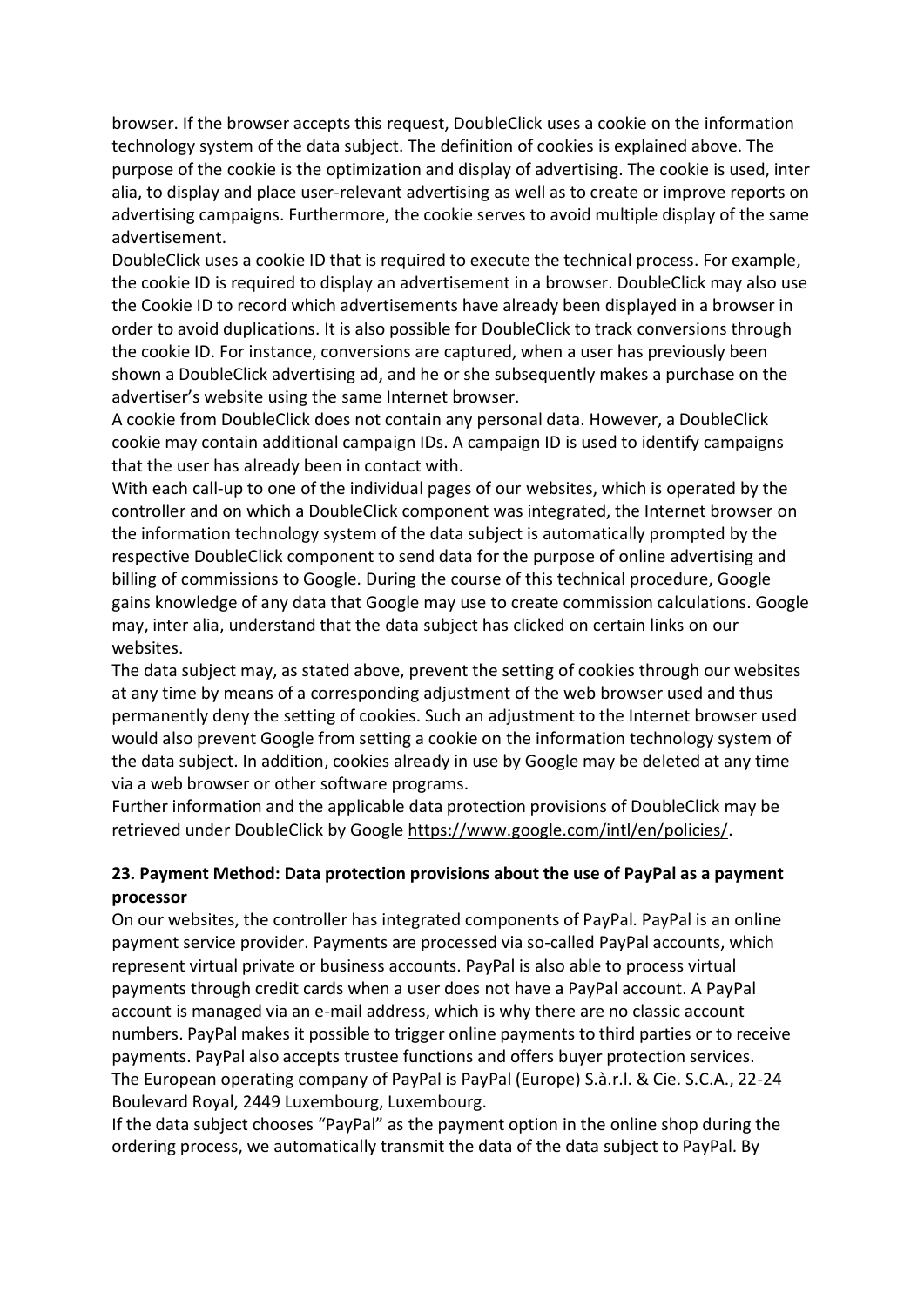selecting this payment option, the data subject agrees to the transfer of personal data required for payment processing.

The personal data transmitted to PayPal is usually first name, last name, address, email address, IP address, telephone number, mobile phone number, or other data necessary for payment processing. The processing of the purchase contract also requires such personal data, which are in connection with the respective order.

The transmission of the data is aimed at payment processing and fraud prevention. The controller will transfer personal data to PayPal, in particular, if a legitimate interest in the transmission is given. The personal data exchanged between PayPal and the controller for the processing of the data will be transmitted by PayPal to economic credit agencies. This transmission is intended for identity and creditworthiness checks.

PayPal will, if necessary, pass on personal data to affiliates and service providers or subcontractors to the extent that this is necessary to fulfill contractual obligations or for data to be processed in the order.

The data subject has the possibility to revoke consent for the handling of personal data at any time from PayPal. A revocation shall not have any effect on personal data which must be processed, used or transmitted in accordance with (contractual) payment processing. The applicable data protection provisions of PayPal may be retrieved under [https://www.paypal.com/us/webapps/mpp/ua/privacy-full.](https://www.paypal.com/us/webapps/mpp/ua/privacy-full)

### **24. Legal basis for the processing**

Art. 6(1) lit. a GDPR serves as the legal basis for processing operations for which we obtain consent for a specific processing purpose. If the processing of personal data is necessary for the performance of a contract to which the data subject is party, as is the case, for example, when processing operations are necessary for the supply of goods or to provide any other service, the processing is based on Article 6(1) lit. b GDPR. The same applies to such processing operations which are necessary for carrying out pre-contractual measures, for example in the case of inquiries concerning our products or services. If our company subject to a legal obligation by which processing of personal data is required, such as for the fulfillment of tax obligations, the processing is based on Art. 6(1) lit. c GDPR.

In rare cases, the processing of personal data may be necessary to protect the vital interests of the data subject or of another natural person. This would be the case, for example, if a visitor were injured in our company and his name, age, health insurance data or other vital information would have to be passed on to a doctor, hospital or other third party. Then the processing would be based on Art. 6(1) lit. d GDPR.

Finally, processing operations could be based on Article 6(1) lit. f GDPR. This legal basis is used for processing operations which are not covered by any of the abovementioned legal grounds, if processing is necessary for the purposes of the legitimate interests pursued by our company or by a third party, except where such interests are overridden by the interests or fundamental rights and freedoms of the data subject which require protection of personal data. Such processing operations are particularly permissible because they have been specifically mentioned by the European legislator. He considered that a legitimate interest could be assumed if the data subject is a client of the controller (Recital 47 Sentence 2 GDPR).

### **25. The legitimate interests pursued by the controller or by a third party**